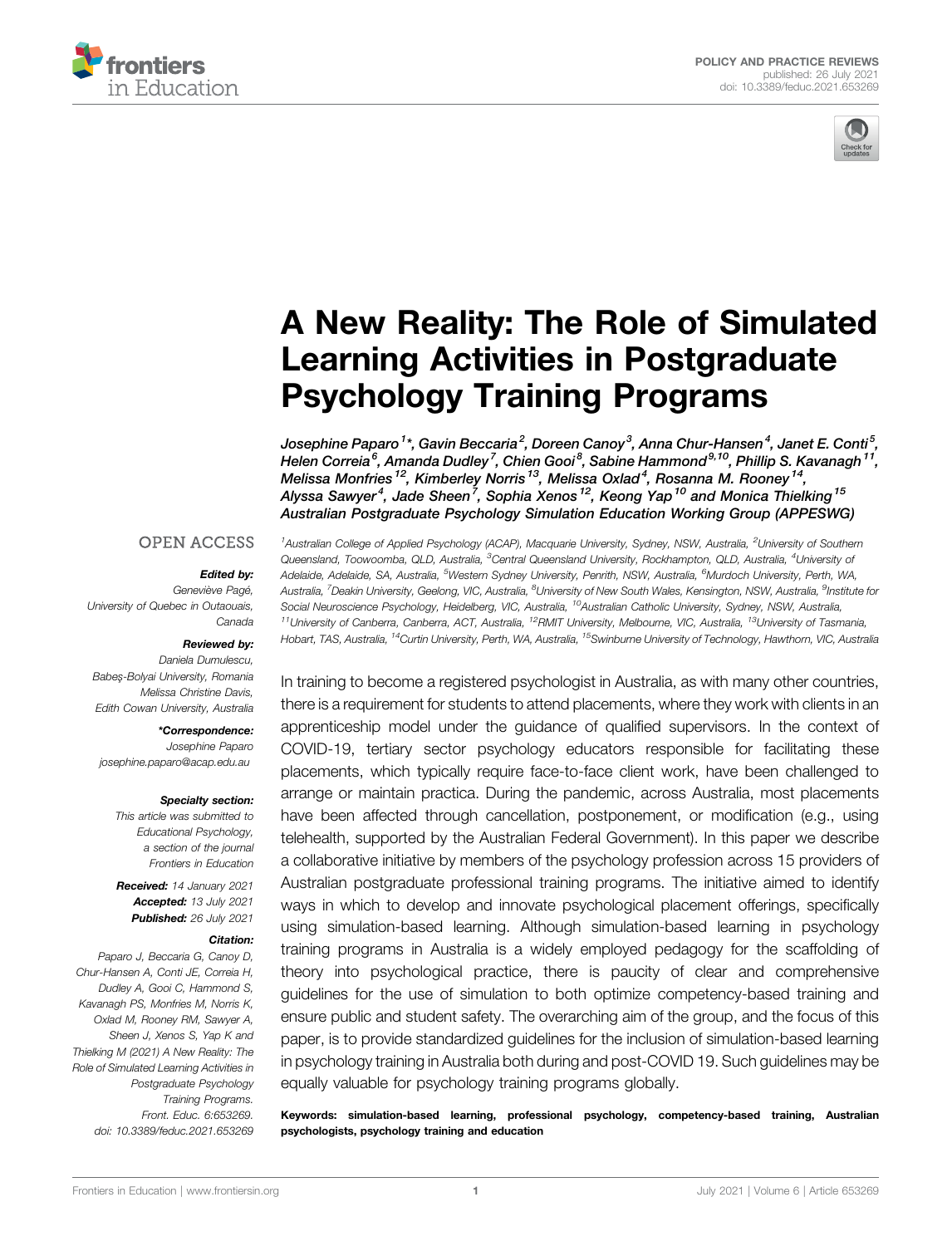# INTRODUCTION

COVID-19 dramatically shifted how education and health services were delivered in Australia in 2020. While some tertiary education providers in Australia were already utilizing online delivery, not all had embraced this format. The sudden shift to online delivery caused several providers to reconsider training modalities for their professional psychology students. At present, there are no set standards or guidelines in Australia for simulated learning activities (SLA) in the context of professional psychology programs.

### The Australian Postgraduate Psychology Education Simulation Working Group and the Aims and Objectives of This Paper

The following paper is a version of a document prepared by the Australian Postgraduate Psychology Education Simulation Working Group (APPESWG), consisting of representatives from 15 postgraduate psychology education providers across Australia. The paper covers the impact of the COVID-19 pandemic on higher education in Australia and specifically the implications for practical training components of postgraduate psychology training. We provide the background and context for training as a psychologist in Australia, review the literature regarding simulation-based learning and education (SBLE), and provide guidelines for the ethical SLA into postgraduate psychology training. Finally, we cover the processes of having these guidelines accepted by postgraduate psychology education providers across Australia and the relevant regulatory and accrediting bodies, alongside areas for potential research. The primary aim of this paper is to provide educators of psychology postgraduate training programs with guidance in the design and implementation of SLA.

# COVID-19 and The Impact on Education in Australia

During the COVID-19 pandemic, tertiary education providers across Australia had to grapple with impact of physical distancing and health restrictions on psychology training placements. These impacts fell along a continuum from substantial delay through to being unable to progress which, in turn, has flow-on effects. The cessation of placements not only halts student progress but potentially leads to a backlog of students and a workforce shortage if training cannot continue for extended periods. Such outcomes are particularly problematic given the projected ongoing impacts of COVID-19 on psychological health and wellbeing over the coming years [\(Simon et al.,](#page-15-0) [2020](#page-15-0)), placing increased demands on an already underresourced psychology workforce. The integration of SLA combined with telehealth is one way that trainee psychologists can continue to gain clinical skills and accumulate required practice hours whilst adhering to the physical distancing requirements set by State and Federal governments. It is arguable that the training crisis of psychologists caused by the restrictions associated with COVID-19 has provided an

opportunity to further investigate SBLE as a training tool for the psychology profession, and may also provide an avenue to remedy the contraction of postgraduate psychology training programs across the country.

A challenge of health professional training is finding the balance between providing an authentic experience so that newly qualified professionals are work ready vs. ensuring trainees learn skills in a safe way to protect the public. The use of SLA provides one medium to balance this risk, and as technology (i.e., video/graphics, artificial intelligence, and person machine integration) continues to improve, the use of these media to support this becomes a more viable option [\(Rudd](#page-15-1) [et al., 2010;](#page-15-1) [Graj et al., 2019\)](#page-15-2). SLA can provide an avenue to increase capacity to train psychologists when placement availability may otherwise limit the number of graduates entering the workforce.

# Postgraduate Psychology Training in Australia

### Tertiary Education

Tertiary education providers in Australia are regulated and accredited by the Tertiary Education Quality and Standards Agency (TEQSA) and must adhere to the Australian Qualifications Framework (AQF; [Australian Quali](#page-14-0)fications [Framework Council, 2013](#page-14-0), January). The AQF is the national policy for regulating education and training in Australia. The policy provides the standards for learning outcomes for each AQF level and qualification type in Australia. Postgraduate psychology programs are considered an AQF Level 9 qualification and are referred to as a coursework masters, as opposed to a master's degree by research–a doctoral degree is a Level 10 qualification. All providers of postgraduate psychology training programs must be able to demonstrate that graduates of these programs have attained a level of advanced knowledge and skills in the field of psychology.

### Psychology Programs

Tertiary education providers of psychology programs that lead to graduates being eligible for registration by the Australian Health Practitioner Regulation Agency (AHPRA), must be accredited by the Australian Psychology Accreditation Council (APAC). AHPRA is the national agency that implements the National Accreditation and Regulation Scheme and works with 15 different health practitioner boards, one of which is the Psychology Board of Australia (PsyBA; [Australian Health](#page-14-1) [Practitioner Regulation Agency, 2019\)](#page-14-1). The title "psychologist" is protected under National Law in Australia with heavy penalties imposed for using the title when not qualified to do so [\(Health](#page-15-3) [Practitioner Regulation Law \(ACT\), 2019\)](#page-15-3). Psychologists are registered as either Provisional or [full] General and must have completed an approved sequence of training as specified by APAC (details below). Psychologists who have completed a specific sequence of postgraduate training and further professional development may be eligible for an Area of Practice Endorsement (AoPE; [Psychology Board of Australia,](#page-15-4) [2019](#page-15-4)). There are currently nine different AoPEs, with the most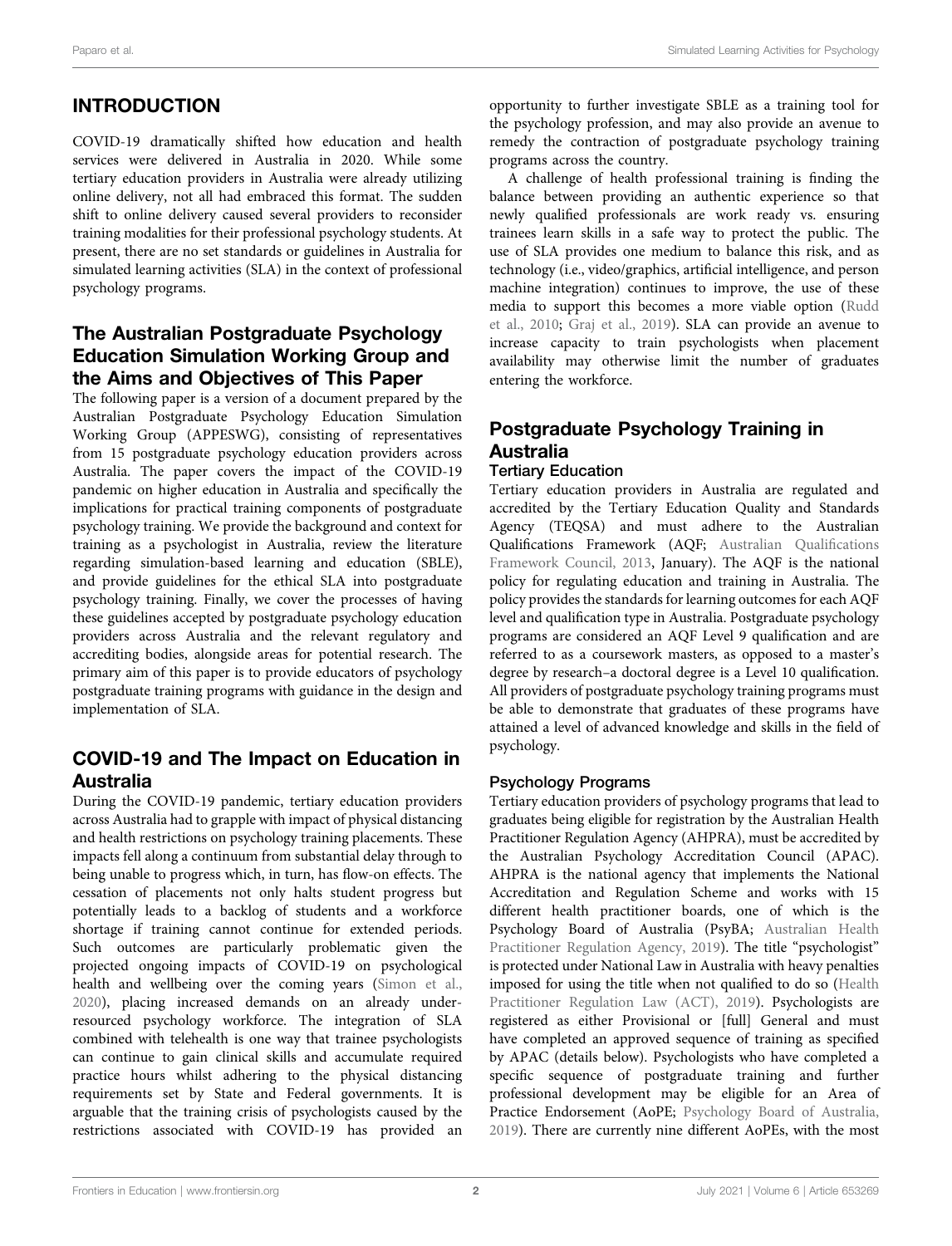common being Clinical Psychologist [\(Australian Health](#page-14-1) [Practitioner Regulation Agency, 2019\)](#page-14-1).

APAC accredits undergraduate and postgraduate psychology degrees (AQF Levels 7–9) and provides standards ([Australian](#page-14-2) [Psychology Accreditation Council, 2019a](#page-14-2)) and guidelines for evidence ([Australian Psychology Accreditation Council, 2019b\)](#page-14-3) that tertiary education providers must meet in order to attain or retain their accreditation status. Programs are typically accredited on a 6-year cycle and education providers must demonstrate appropriate evidence that they are meeting the APAC standards, or they may lose their accreditation status. At present this evidence consists of graduates meeting various competencies as determined by APAC at different levels.

There are currently four levels of APAC competencies that graduates are required to attain by the end of their degree. Level 1 are the Foundational Competencies, which are typically included in a 3-year undergraduate degree (AQF Level 7 Bachelor Degree). Level 2 are the Pre-Professional Competencies with programs at this level typically resulting in an Honors Degree (AQF Level 8), a fourth year, which is the minimum academic qualification to be eligible for provisional registration in Australia ([Psychology](#page-15-5) [Board of Australia, 2017](#page-15-5)) and entry into a postgraduate psychology training program (AQF Level 9). Level 3 are the Professional Competencies and Level 4 are the Professional Competencies for Specialized Areas of Practice. Levels 3 and 4 are typically 1 year in length each. Graduates of a Level 3 course of study can then apply to do a 1-year internship under the supervision of a PsyBA approved supervisor, alongside meeting other professional development requirements, and gain full general registration. Graduates of a Level 4 course of study can apply for a 2-year registrar program reflective of their specific degree (e.g., Clinical, Health, Neuropsychology) and under the supervision of a PsyBA approved supervisor, alongside completing numerous professional development requirements, apply for an AoPE. Colloquially in Australia a Level 3 APAC sequence is known as the  $5 + 1$  pathway, with degrees often having the title "Master of Professional Psychology" or similar. AoPE degrees typically have the named specialty in the title (e.g., "Master of Clinical Psychology," "Master of Health Psychology").

Alongside the numerous competencies that students need to meet in Level 3 and 4 programs is the requirement for a set number of hours of client-related activities and direct client contact. Students in a Level 3 course of study are expected to have accumulated at least 300 h of practicum skills and training. Graduates from a Level 4 course of study are required to accumulate at least 1,000 h of direct client and client-related activities, with a minimum of 400 h of the 1,000 coming from direct client activities.

The focus of the discussion in this paper is about the incorporation of SLA into APAC Level 3 and Level 4 degrees in a standardized empirically supported fashion. At present only Level 3 degrees have an allowance for the use of some SLA. We propose that using an evidence-based approach and the guidelines outlined in this paper, postgraduate psychology training programs can incorporate SLA into their programs in an ethical way. We suggest that the incorporation of SLA will

improve trainee outcomes, ethical practice, client outcomes, and reduce the burden on training programs to find enough direct client-related hours for students, especially in the context of ongoing lockdowns and social distancing regulations.

# Defining Simulated Learning

The Healthcare Simulation Dictionary [\(Lioce et al., 2020,](#page-15-6) p. 44) defines simulation as "a technique that creates a situation or environment to allow persons to experience a representation of a real event for the purpose of practice, learning, evaluation, testing, or to gain understanding of systems or human actions." [Gaba](#page-15-7) [\(2007\)](#page-15-7) adds that simulation is a "technique ... to replace or amplify real experiences with guided experiences that evoke or replicate substantial aspects of the real world in a fully interactive manner" (p. 126).

Simulation-based learning and education approaches are varied but may include computer-based simulation (e.g., use of avatars), standardized or simulated clients who are trained to act as real clients by simulating the symptoms and behaviors of an illness, manikins, virtual reality, objective structured clinical examinations (OSCEs), and role plays ([Bearman](#page-14-4) [et al., 2013\)](#page-14-4). [Table 1](#page-3-0) contains a comprehensive outline of various simulated learning activities relevant to professional psychology training.

#### Benefits of Simulation-Based Learning and Education

"There is a huge disconnection between knowing something in abstract and being able to make that knowledge actionable." [\(Galarneau, 2005,](#page-15-8) p. 3).

Although Australian postgraduate psychology courses have utilized SBLE for over a decade, to date there has not been a systematic uptake or benchmarking of this teaching approach at a national level. The reasons for this include financial and workload impacts associated with implementation, limited empirical evidence regarding its efficacy in the Australian context, and current APAC standards limiting this approach for accrual of placement hours in Level 3 and 4 postgraduate psychology training programs. However, given the unique and unprecedented challenges experienced due to the COVID-19 pandemic, there has been renewed interest in this pedagogical approach to ensure high quality learning experiences and outcomes that facilitate progression towards achievement of graduate competencies irrespective of access to traditional placement experiences. In the current global context, SBLE allows educators to continue the vital education and development of psychologists, addressing some of the barriers associated with placement loss. SBLE provides several additional opportunities (detailed below), both as an educational approach and a framework for competency-based assessment [\(McNaughton et al., 2008;](#page-15-9) [Butler et al., 2009;](#page-14-5) [Kameg](#page-15-10) [et al., 2010;](#page-15-10) [Maas and Flood, 2011](#page-15-11); [Stegmann et al., 2012](#page-16-0); [Milkins](#page-15-12) [et al., 2014](#page-15-12); [Nestel et al., 2017](#page-15-13)).

Bridging the Gap. By integrating SBLE in psychology, courses trainers can address the disconnect between knowing and making knowledge actionable, as identified by [Galarneau \(2005\).](#page-15-8) Research indicates that SBLE increases students' confidence and competence by providing a bridge between classroom theory and workplace practice [\(Cybulski et al., 2010;](#page-14-6) [Rudd et al., 2010](#page-15-1)).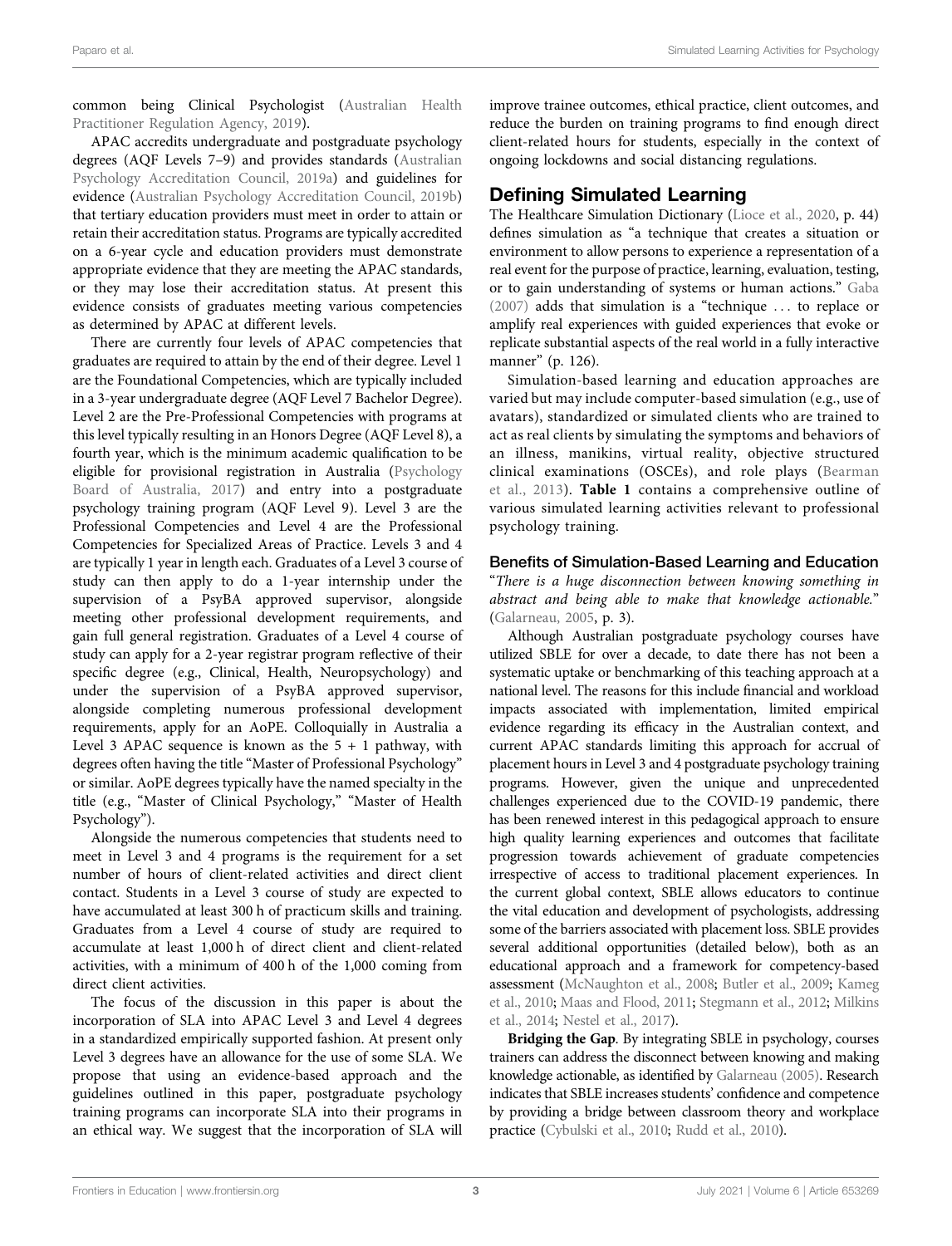<span id="page-3-0"></span>

| <b>TABLE 1</b>   Definitions of the types of simulations. |                                                                                                                                                                                                                                                                                                                                     |  |  |  |
|-----------------------------------------------------------|-------------------------------------------------------------------------------------------------------------------------------------------------------------------------------------------------------------------------------------------------------------------------------------------------------------------------------------|--|--|--|
| <b>Simulation type</b>                                    | <b>Definition</b>                                                                                                                                                                                                                                                                                                                   |  |  |  |
| Computer-based simulation                                 | Interactive virtual simulation that comprises of inputs and outputs and is often in the form of virtual clients or virtual reality.<br>Computer-based simulation has the benefit of simulating a range of different virtual environments where participants can<br>make decisions and see the outcomes of their clinical selections |  |  |  |
| Hybrid-based                                              | A combination of different simulation modalities, (e.g., manikin and simulated client)                                                                                                                                                                                                                                              |  |  |  |
| Standardized/simulated client                             | A trained actor who plays the role of a client in a simulation                                                                                                                                                                                                                                                                      |  |  |  |
| Role play                                                 | Students adopting the role of a character from a script developed by a trained academic                                                                                                                                                                                                                                             |  |  |  |
| Virtual reality                                           | High fidelity two- and three-dimensional virtual environments that may include sensations resulting in greater authenticity                                                                                                                                                                                                         |  |  |  |

Note: Adapted from [Milkins et al. \(2014\)](#page-15-12) and [Lopreiato \(2016\)](#page-15-27).

Supporting a Safe Learning Experience. Simulation provides a structured, learner-centered environment where students can learn and practice skills without causing harm to clients ([Bearman et al., 2013\)](#page-14-4). Risk to students can also be mitigated by providing opportunities to practice risk management skills before placement ([Graj et al., 2019](#page-15-2)), identify and discuss professional and ethical issues raised in SLA, and gain confidence with peers before the additional pressures of realworld practice are added.

Ensuring Curriculum Control. While placement provides an excellent opportunity for learning and socialization into the workplace environment, it is difficult to control the quality of a student's experience and the breadth of client presentations they encounter. SBLE builds in a degree of curriculum control not provided within workplace contexts, supporting equality in students' learning experience and ensuring all students can access a breadth of health disorders and symptoms including low prevalence presentations in their studies before they are fully qualified.

Supporting Sustainability. While cost has been identified as a barrier to SBLE, once developed, many SLA are sustainable. Those delivered online or using virtual methodologies are far less susceptible to the global challenges that are currently faced by services offering direct client contact ([Rudd et al., 2010](#page-15-1)).

Developing Appropriate Illness Scripts. SLA may be useful in the development of appropriate or typical illness scripts. An illness script or schema is a collection of knowledge that embodies the common characteristics of a condition, providing a basis for typical to which atypical can be later quantified [\(Custers, 2015](#page-14-7); [Strasser and Gruber, 2015\)](#page-16-1). [Custers \(2015\)](#page-14-7) notes that illness scripts are developed by both doing and observing, making this ideal for use in SLA. Importantly, illness scripts are difficult to shift once developed so exposing students to typical cases under controlled environments helps to manage the potentially challenging influence of atypical scripts presented early in training.

Teaching High Stakes, Low Frequency Events. SLA comes into its own when teaching the skills necessary to manage high stakes (risky), low frequency (unusual) clinical events. These events, by their very nature, may not occur during placement, but ensuring that students have the skills to manage them is essential to ensure workforce ready graduates.

Student Engagement and Outcomes. Students trained with SBLE are additionally engaged, better prepared and more competent, resulting in greater ability to meet the demands of a range of placements and client presentations spanning a continuum of complexities, and thereby develop more appropriate workforce skills ([Cybulski et al., 2010](#page-14-6); [Sheen et al.,](#page-15-14) [2015](#page-15-14)). SBLE is also a recognized work integrated learning activity and thus has direct application to the development of employability skills ([Orrell, 2011\)](#page-15-15).

### Current Use of Simulated Learning

The use of SBLE in training and assessment is a widely used and accepted practice in a number of health-related fields, such as nursing and medicine [\(Kühne et al., 2018](#page-15-16)) and there is a large volume of research on SBLE in health professional education [\(Cook et al., 2011](#page-14-8)). Nursing and medicine have successfully used SBLE in several ways (e.g., use of high-fidelity manikins that enable students to acquire clinical skills in respiratory assessment, heart rate, and blood pressure [\(Mutter et al., 2020](#page-15-17)), with some tasks implemented using integrated scenarios to foster clinical decision making and reasoning ([Cantrell et al., 2017](#page-14-9)). There are also multiple forms of SLA, including simulated and standardized clients, virtual reality, manikins, role-play, computer simulation and voice simulation. Simulated clients are actors who role-play the client [\(Chur-Hansen and Burg, 2006](#page-14-10)); standardized clients are also trained to provide consistent responses to the students [\(Kühne et al., 2018\)](#page-15-16).

SBLE has been utilized as a modality in other health professions for at least 2 decades with multiple systematic reviews and meta-analyses having been conducted on the effectiveness of this method of training (e.g., [McGaghie et al.,](#page-15-18) [2010](#page-15-18); [Cook et al., 2013](#page-14-11); [Gegenfurtner et al., 2014](#page-15-19); [Vandyk et al.,](#page-16-2) [2018](#page-16-2)) with best practice training guides published for use of SBLE in healthcare training [\(Motola et al., 2013](#page-15-20)). SBLE has been trialed in social work (e.g., [Dodds et al., 2018](#page-15-21)) and psychiatry (e.g., [Ajaz](#page-14-12) [et al., 2016](#page-14-12)) with promising results. SBLE has been successfully used to train front of house staff (i.e., reception and administrators) in specialty psychosis services for how to interact with effectively with clients (e.g., [Baumeister et al.,](#page-14-13) [2015](#page-14-13)). Physiotherapy and occupational therapy have also successfully utilized simulation in training (see for example, [Bennett et al., 2017;](#page-14-14) [Tuttle and Horan, 2019](#page-16-3)).

Of note, most of the learning theories and pedagogical foundations for using SBLE are couched in psychological theories (e.g., [Rutherford-Hemming, 2012](#page-15-22)). The use of actors and standardized clients is common in SLA (e.g., [Keltner et al.,](#page-15-23) [2011](#page-15-23); [Alexandera and Dearsley, 2013](#page-14-15); [Masters et al., 2015;](#page-15-24) [Edwards et al., 2016;](#page-15-25) [Kühne et al., 2018;](#page-15-16) [Meghani and Ferm,](#page-15-26)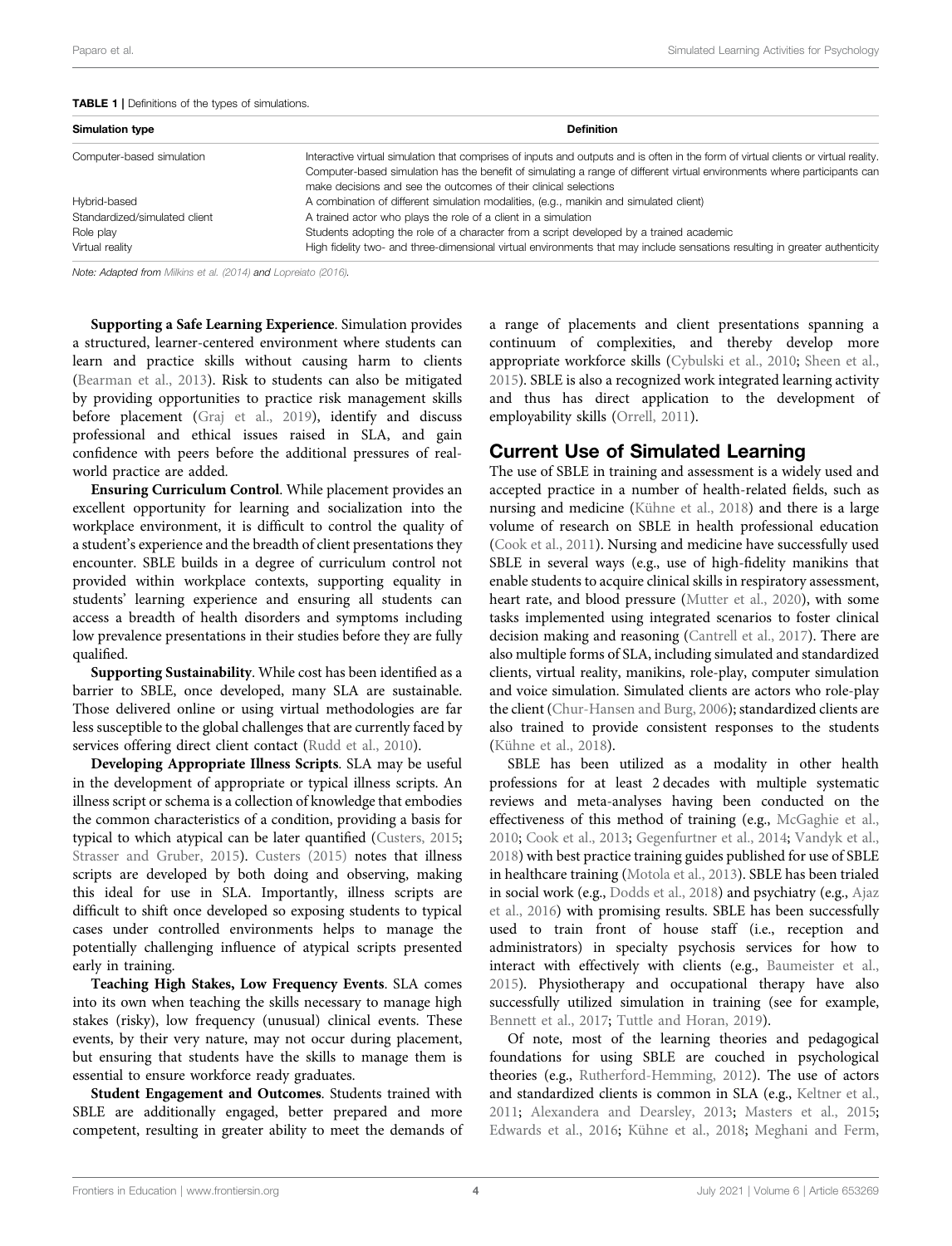[2019](#page-15-26)), with best practice standards also published for the actors themselves ([Lewis et al., 2017](#page-15-28)).

### Simulation-Based Learning and Education in Professional Psychology Training

In Australia, SBLE for psychology has involved the use of a range of SLA, from general techniques such as role plays and the use of OSCEs through to competency training in areas such as mental state assessments and empathy skills training [\(Beccaria, 2013](#page-14-16); [Sheen et al., 2016](#page-15-29)). The media used in psychology SLA can include live or recorded actors, or decision-making virtual reality scenes. Alongside the benefits of SBLE, the importance of telehealth and its role in training the next generation of psychologists is recognized ([Simpson et al., 2014](#page-15-30)), especially given the COVID-19 pandemic. While SBLE can be expensive, it does enhance trainee and client safety ([Oberhauser and Dreyer,](#page-15-31) [2017](#page-15-31)) through increased opportunity for competency development prior to engaging with true clients.

Although SBLE is emerging in the field of postgraduate psychology training (e.g., [Nel, 2010](#page-15-32); [Edwards et al., 2016\)](#page-15-25), there is limited research in this area ([Kühne et al., 2018](#page-15-16)). In response to this, a scoping review explored barriers and facilitators to using simulated clients in clinical psychology education. Considerations raised in the review included cost, finding people with both acting skills and psychological knowledge, authenticity of portrayal, the importance of careful planning of scenarios, and the effects on actors simulating mental health conditions ([Kühne et al., 2018](#page-15-16)). Traditionally, psychology education has tended to use methods such as clinical placements and written exams rather than SBLE ([Sheen et al., 2020](#page-15-33)); however, SLA are beginning to become more widely considered in postgraduate psychology education and there recent studies testing the efficacy of SLA for psychology trainees.

An interprofessional study involving medical, nursing and clinical psychology students found that knowledge, confidence and attitudes towards clients, professional roles, interprofessional working and intervention approaches improved after working through simulated scenarios and debriefs [\(Attoe et al., 2019](#page-14-17)). Students appreciated being able to collaborate with other professionals and reported that the experience had helped them develop better ways of communication, and that they had increased in clinical skills and confidence. Other benefits that they identified were developing empathy, self-awareness and resilience when dealing with clients [\(Attoe et al., 2019\)](#page-14-17).

Another study assessed the efficacy of a simulation course in helping mental health professionals–including clinical psychologists–work with families and networks of clients with a mental illness ([Kowalski et al., 2018](#page-15-34)). The interprofessional course involved participating in and observing several scenarios, with trained actors portraying clients and members of their network. The results indicated that confidence and attitudes towards tasks associated with the professional role improved after the simulation course. Participants commented on the safety that they felt in the SLA, the opportunity for professional development, and the importance of reflection ([Kowalski et al., 2018](#page-15-34)).

A recent Australian study explored the differences between simulation-based and case-based learning for clinical psychology trainees [\(Sheen et al., 2020](#page-15-33)). While trainees in the simulationbased condition rated their confidence higher than those in the case-based condition, their improvements in clinical competence, as assessed in an OSCE, were not significantly different. Qualitative feedback indicated that the trainees preferred the simulation-based option to the case-based option, as they felt the case-based learning did not prepare them for the OSCE [\(Sheen](#page-15-33) [et al., 2020](#page-15-33)). However, trainees had concerns about the realism and practical aspects (such as time needed to devote to SLA tasks) of the simulation option.

A study from the United States focused specifically on the use of virtual simulated clients [\(Washburn et al., 2020\)](#page-16-4). Virtual simulated clients can provide practice scenarios before students begin to interact with real clients, as well as overcoming many of the time and cost concerns of using trained actors. In this study, students in masters' psychology and social work courses were allocated to one of three conditions, with each condition having a different combination of practice opportunities with virtual clients, and assessments with virtual or actor clients. The results after the final assessment indicated that having opportunities to practice clinical assessment with virtual clients increased the students' self-efficacy and diagnostic accuracy [\(Washburn et al., 2020](#page-16-4)).

A common assessment method in health professional education is the OSCE, which involves students interacting with simulated clients to demonstrate their clinical skills [\(Roberts et al., 2020](#page-15-35)). These have been used for many years in medical education; however, psychology has been slower to adopt OSCEs for assessment, with some recent Australian studies conducted to explore the responses of postgraduate clinical and health psychology students to the OSCE (e.g., [Sheen et al.,](#page-15-14) [2015](#page-15-14); [Roberts et al., 2017](#page-15-36); [Roberts et al., 2020\)](#page-15-35).

One paper detailed the development of an exam to assess clinical competence, which refers to the ability of students to apply knowledge in practice [\(Masters et al., 2015](#page-15-24)). Clinical psychology students completed the exam, which involved observing and conducting a therapy session with a standardized client, and a discussion with the examination committee. Students responded with apprehension and anxiety, although this decreased over time. They also reported growing in confidence and self-efficacy following the exam. The researchers noted challenges in developing the exam, such as finding the right people to play the standardized clients and meeting the time and financial costs [\(Masters et al., 2015](#page-15-24)).

In another study, students and staff provided feedback on the OSCEs that were used in three postgraduate psychology units [\(Sheen et al., 2015\)](#page-15-14). Most students reported feeling positively towards the OSCE, although some noted feeling insufficiently prepared. Students commented on the realism of the OSCE and the ability to put theory into practice. A main disadvantage was feeling stressed going into the OSCE. This student stress has been reported in other research (i.e., [Roberts et al., 2017;](#page-15-36) [Roberts et al.,](#page-15-35) [2020](#page-15-35)). Staff in [Sheen et al. \(2015\)](#page-15-14) commented that the reliability and validity of the OSCE was higher than for other assessment methods, as well as providing a safe place for students to practice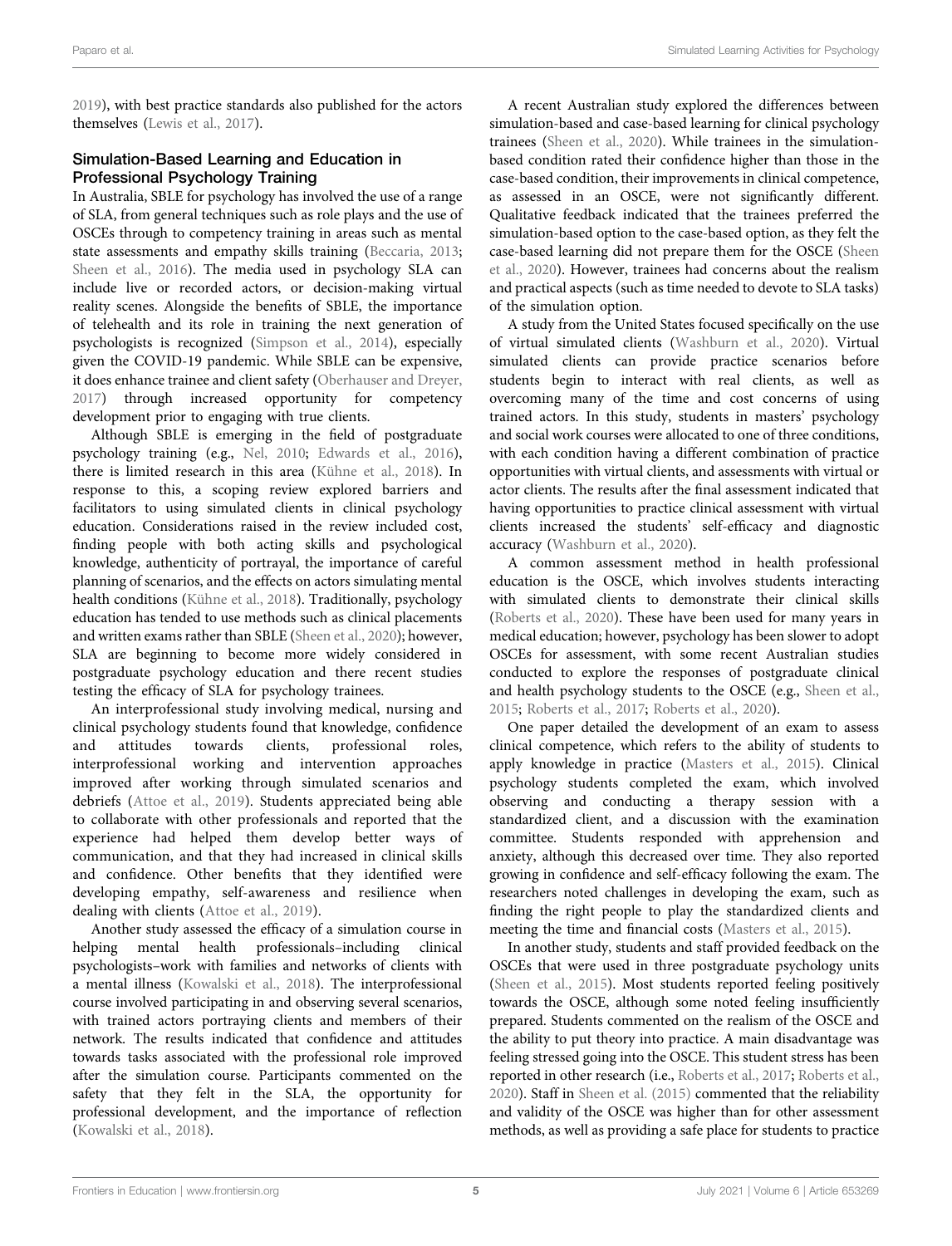their skills; however, a disadvantage was the increased time and cost required to run the OSCE [\(Sheen et al., 2015\)](#page-15-14). In response to the limited research on student perceptions of the OSCE, these were assessed in a postgraduate psychology course taken by clinical and health psychology masters students ([Roberts et al.,](#page-15-35) [2020](#page-15-35)). Based on a pilot study [\(Roberts et al., 2017](#page-15-36)), the researchers designed a new process for students, which included written and verbal feedback from the simulated client, a mentoring session with a registered psychologist, increased preparation, and the opportunity to reflect on the experience. Overall, students found the OSCE very beneficial for several reasons, including receiving feedback from the client, developing skills and being able to observe and reflect on their own clinical practice. Some students felt that they did not have enough practice and formative feedback prior to summative OSCE assessment, and some did not like the implemented method of receiving feedback immediately after the OSCE ([Roberts et al., 2020\)](#page-15-35).

SLA needs to demonstrate reliability and validity to achieve the desired outcomes for students. Within a study of internetbased cognitive behavioral therapy (CBT) education, a sub-study focused on the actors recruited to be the standardized clients ([Edwards et al., 2016\)](#page-15-25). The results indicated that the standardized clients were successful in script adherence and character fidelity. The accurate portrayal of the correct psychological disorder was lower than other aspects, yet still acceptable. The assessment of performance drift indicated that portrayals were consistent over time. The researchers suggest that ongoing performance assessment of standardized clients is a necessary component in SBLE [\(Edwards et al., 2016\)](#page-15-25).

In conclusion, SBLE has been widely used and researched across a range of disciplines including nursing, medicine, and allied health professions. Use of, and research on, SLA in Australia has emerged more recently in psychology, with a focus on clinical and health psychology. The limited research that has been conducted regarding SLA and professional psychology training has provided evidence that SLA has a variety of benefits to learning, including increased improvements in inter-professional learning, improved empathy, self-awareness, diagnostic accuracy, competence, and student satisfaction and confidence in the area of applied and clinical psychology. Cost and stress involved in preparing for OSCEs have been noted as barriers to carrying out OSCEs in postgraduate studies. Some factors which may mitigate against these barriers include providing written and verbal feedback from the simulated client, mentoring pre- and post-assessment with registered psychologists affiliated with the program, increased time for preparation and provision of formative feedback, and time to reflect on the SLA.

# Guidelines for Incorporating Simulated Learning Activities in Professional Psychology Training Standards of Best Practice and Criteria for Simulated Learning **Activities**

The primary aim of this paper is to provide educators of psychology postgraduate training programs with guidance in

the design and implementation of SLA. As previously detailed, SBLE has been widely and successfully utilized in training and assessment across several health-related disciplines. The International Nursing Association for Clinical Simulation and Learning (INASCL) have developed 11 standards of best practice in the design and implementation of SLA ([INASCL Standards](#page-15-37) [Committee, 2016](#page-15-37)). These include key processes to consider such as performing a needs assessment, designing scenarios, having appropriate pre- and de-briefing processes, and pilot testing the SLA before full implementation. These standards provide a useful step-by-step guide for educators considering the varying aspects of implementing SLA in their training programs.

The Association of Standardized Patient Educators (ASPE; [Lewis et al., 2017\)](#page-15-28) has also developed standards of best practice relating to the involvement of standardized patients/clients in the SBLE. The standards include a set of core values (safety, quality, professionalism, accountability, and collaboration) and provide guidance across five domains (safe work environment, case development, training of standardized clients, program management, and professional development). The ASPE standards of best practice ([Lewis et al., 2017](#page-15-28)) are intended to be used alongside the standards developed by INSACL ([INASCL](#page-15-37) [Standards Committee, 2016\)](#page-15-37). Together, the two documents provide overarching standards of best practice in the design and implementation of SLA within the SBLE. Although originating from the fields of nursing and medical training, these standards are generalizable to the context of professional psychology training.

Another focus of the current paper is to provide consistency within the discipline of psychology regarding the criteria of SLA in a training context. Although the two documents cited above provide broad guidance regarding the design and implementation of SLA, it is useful for educators to develop a specific set of principles to guide their design of specific SLA. This allows educators to determine if a particular SLA fits the commonly adopted criteria of SLA within the context of postgraduate psychology training.

Consequently, we propose criteria for SLA within psychology, based on standards from the INACSL [\(INASCL Standards](#page-15-37) [Committee, 2016](#page-15-37)) and ASPE [\(Lewis et al., 2017\)](#page-15-28). In developing these criteria, we were cognizant that postgraduate psychology training in Australia encompasses a wide range of programs and different applied areas of practice (refer to [Australian Psychology Accreditation Council, 2019a](#page-14-2) Standards; and [Kavanagh, 2015](#page-15-38) for an indepth coverage of postgraduate psychology training in Australia). As such we developed the principles to be sufficiently flexible to be adapted to different program levels and areas of practice. We propose nine key criteria for what constitutes an SLA within postgraduate psychology training.

#### Criterion 1: Competency Based

All SLA should be directly linked with the development and/or assessment of specific trainee professional competencies. That is, each SLA should specifically focus on aspects of competencies within the specific psychology training program in which it is introduced.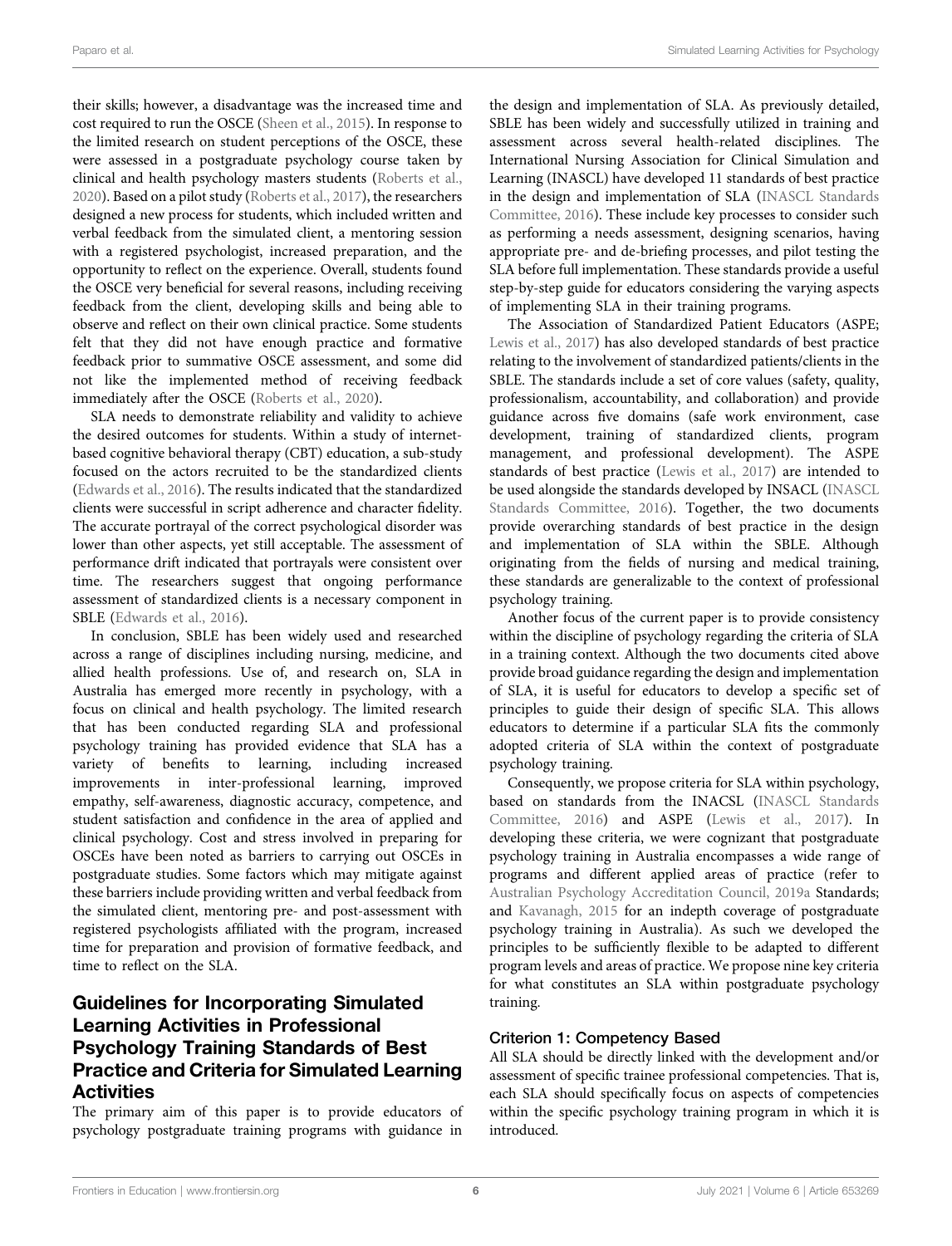#### Criterion 2: Opportunity for New Learning

SLA should be designed to scaffold learning, building on existing skills and knowledge while extending new learning with minimal risk or concern of causing harm. As such, the scope and complexity of SLA should be commensurate with the professional development stage of the trainee and needs to provide opportunity for new learning or an extension of previously acquired skillsets. As such the activity should not be overly simplistic or difficult and should provide an appropriate level of challenge for trainees to develop new learning.

#### Criterion 3: Parallels Real Life Psychology Practice

The SLA needs to have authenticity, and represent aspects of real professional situations, activities and/or interactions that the trainee will encounter in their psychology careers within their area of practice. These should be realistic and authentically mirror real-world situations and practice in a way that enhances relevance. In other words, the SLA should be ecologically valid in the development of skills, procedures, and knowledge, identification of learning needs, and the assessment of real competencies.

#### Criterion 4: Trainee Active Participation

SLA should have an emphasis on experiential and active learning principles embedded into the activity–as compared to didactic presentations, passive observation, or rote learning of material. Trainees involved in the SLA should play active and engaged roles, and not simply be observers.

#### Criterion 5: Structured Processes

The SLA needs to be designed and implemented in a structured and controlled manner, which allows risk to be better contained, and learning to be more targeted. This includes the use of standardized clients and provision of clear instructions to all involved, including the trainee undertaking the SLA, supervisors overseeing the activity and any simulated/standardized clients. The scope, complexity and areas of targeted learning should be clearly presented, ethical considerations of confidentiality, safety, and mechanisms to opt out for the person in the simulated client role. Procedures should be appropriately documented to provide clear instructions in the entire SBLE process.

### Criterion 6: Supervised

The implementation of the SLA needs to be supervised by suitably qualified staff able to monitor trainee learning, oversee the appropriate implementation of simulated learning, ensure sufficient safeguards are in place and review the outcome of the activity.

#### Criterion 7: Reviews and Feedback on Trainee **Performance**

SLA needs to have inbuilt processes whereby the work of the trainee can be reviewed, even if the SLA does not constitute a formal assessment component of their training. As such, the activity may require the use of audio-visual recording and/or suitably qualified reviewers to be present during SLA. Training protocols and assessment guidelines should also be available for

reviewers to provide a standardized assessment process. Trainees should be provided with feedback regarding their performance, which can be either summative or formative in nature. Within a structured SLA, feedback should also be structured, allowing clear linkage to the development of competencies.

### Criterion 8: Opportunity for Trainee Reflection

The SLA should cause trainees to explicitly reflect on their experience and learning within the SLA, including the extent to which this material relates to the development of their professional competencies. Trainees should also be encouraged to provide balanced reflection that includes both areas of strength and areas of improvement, and how their learning can inform their future practice.

#### Criterion 9: Opportunity for Stakeholder Feedback

The SLA should also have feedback mechanisms for all stakeholders, including program authority, supervisors, assessors, simulated/standardized clients, and trainees. The feedback process allows for ongoing adjustments and improvements to be made so that the SLA remains fit for purpose.

### Ethical Considerations

SLA are designed to replicate psychological practice; however, the use of SLA in professional psychology training raises some unique ethical issues relative to other learning activities. A key difference between a simulated and real psychological practice experience is that, for the most part, in professional psychological practice ethical considerations prioritize public safety and the client. In contrast, while the goal may be to ensure students are competent to work safely and ethically in the real practice setting, in SLA academics have an ethical responsibility to both consider and protect the psychological safety of students participating in the SLA and the integrity of the learning activity. This is especially the case where SLA involve student dyad role-plays of therapist and client.

Ethical psychological practice principles must guide all stages of an SLA, including at the design, implementation, and review phases, and consider all parties involved. Considering the needs of students who may be personally activated (i.e., distressed) by the SLA themes is integral to safe and ethical simulation design, and provides for proactive support and management of such situations prior to engaging in client work where such activation may also occur. All those involved in an SLA have both separate and overlapping responsibilities (detailed below) and these should be understood by all parties.

### Academic Staff Responsibilities

The responsibility of academic staff is in developing and setting up the guidelines and parameters for the SLA (including guidelines designed to prioritize student safety first and student competency-based learning second), develop comprehensive scenarios plays for suitable SLA, including role-plays, and to ensure a framework for student safety is in place. These frameworks and guidelines should span issues including the nature and expectations of the various roles in SLA (e.g., what is the role of the therapist, the client, and the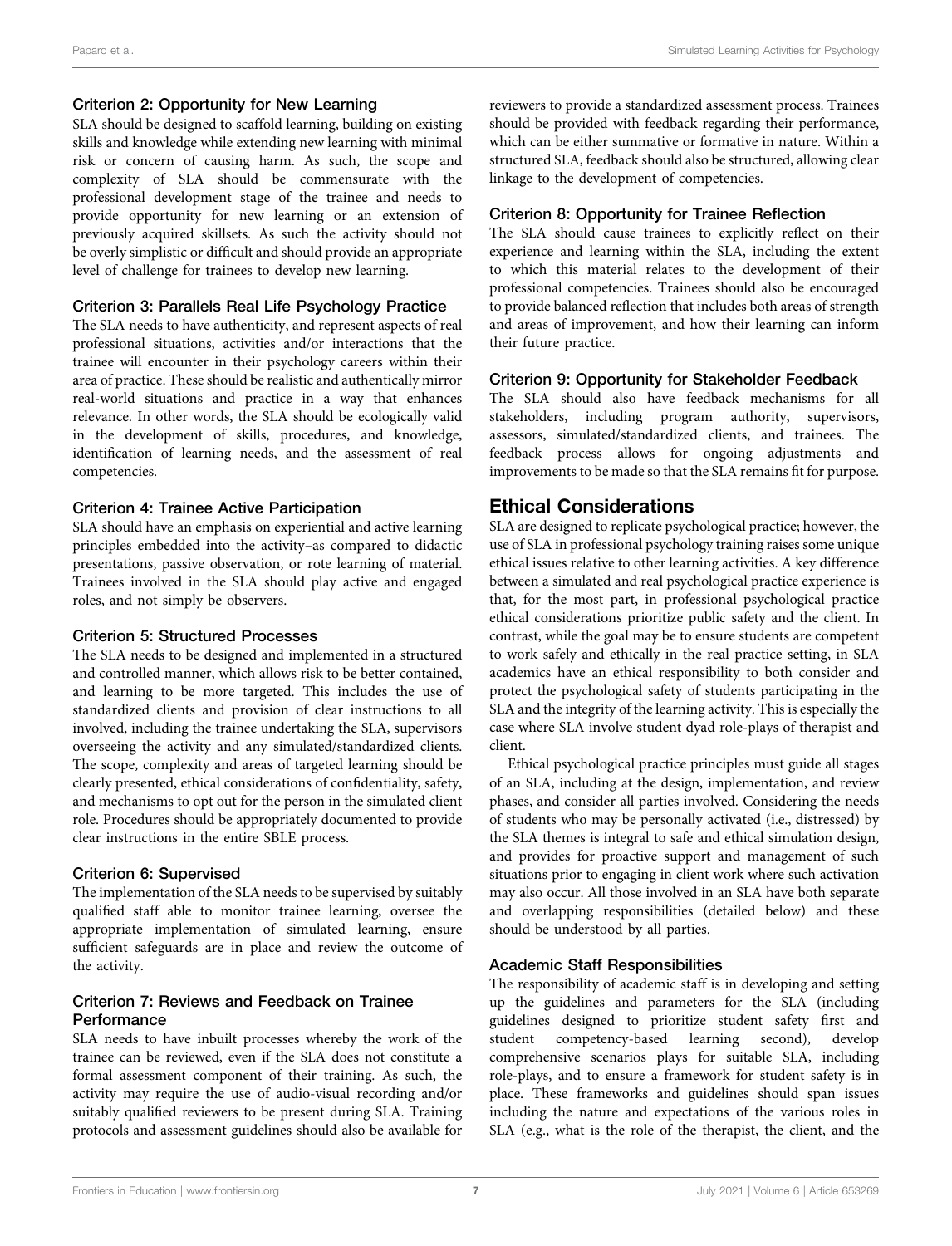<span id="page-7-0"></span>TABLE 2 | Ethical considerations and practical suggestions for employing ethical psychological practice principles at each phase of the SLA.

#### Ethical considerations Practical suggestions

#### Entry into postgraduate study

A key consideration for potential postgraduate students (as trainee psychologists), is awareness of the requirement of training programs to balance the safety of students in learning, with the safety of the public as clients. This may be particularly salient when using SLA to prepare students for safe and competent psychological practice

Psychologist educators ought to consider issues of fidelity and responsibility to inform potential students of the nature and expectations of training they may undertake (e.g., A.3) to develop competence in professional practice (e.g., B.1; B.3) and recognize when their professional functioning may be impaired (B.1.4)

#### Design phase

Consider the aim of the SLA and how and what type of SLA may serve to best develop psychological practice competencies. This would include consideration of optimal learning design (beneficence) that minimizes risk of harm to students and destigmatizes perceptions of clients (e.g., non-maleficence, respect, responsibility) For example:

- Demonstrating respect for both student and clients for example in simulation content (e.g., A.2.1)
- Informed consent for participating in SLA (A.3.3)
- Privacy (A.4) and confidentiality regarding any personal material that may arise (A.5) or where information is recorded, including for assessment (A.5.1)
- Linking explicitly to developing competence including engaging in supervision and reflective practice (B.1)
- Professional responsibility to prevent and address harm (B.3) including the use of trauma informed approaches in addressing potential risk and vulnerability relevant to students' histories

• Inform students that the course involves learning activities and/or assessments that involve simulations, which for some students may be challenging and activate personal issues. This may be experienced as uncomfortable or distressing but, in preparation for psychological practice with the public, there is an expectation that the student will learn to manage this experience in a way that is safe and ethical, including being open to seeking appropriate support if required

- Supervisors to have relevant experience (e.g., as psychologists and/or educators) in designing SLA as a teaching or assessment tool
- Design and provide a clear rationale and informed consent process for who plays the client role (e.g., supervisor, actor, another student). Make opt-out option explicit in informed consent, however, consider opt-out requests on an individual basis in consultation with the student
- If the client role is played by a student, ensure there is always a clear case study available to be used as the basis for the SLA (either provided or developed by students)
- Acknowledge that SLA may at times lead to inclusion of real-life experience particularly with novice trainees in the client role who do not have clinical experience to draw from. Provide clear directions to all involved parties ("clients," "therapists," and supervisors/educators) about what to do to ensure ethical psychological practice principles are adhered to
- A clear process for student consent, for both client and therapist role. Specifically, if the issues brought up in the SLA are activating student's personal issues, lead to distress, and cannot be tolerated by the student, steps need to be outlined that allow any party to slow down or cease the role play, an option to change case scenario content or move from personal experience to case study, or to opt-out for student safety
- Informed consent procedures and, where it does not compromise development of competencies for safe practice, an opt-out option or appropriate safe alternative for experiential learning. This may also include the option for students to raise concerns with the academic before conducting SLA
- Ensure there are a sufficient number and appropriately qualified staff available to support the SLA (including, for example, Board Approved supervision status)
- Address different ethical considerations as relevant to different SBLE purposes (e.g., assessment vs. non-assessment simulation; formative vs. summative)
- Consider the composition of student dyads or groups with respect to scaffolded learning and authentic novelty (i.e., the impact of familiarity and trust on safe learning vs. the need for reduced familiarity to prepare for client contact)
- If applicable, develop a policy for the use, storage, and disposing of student SLA recordings
- Develop a suitable framework for students to engage in reflective practice, to provide structured summative and/or formative feedback, and to provide feedback about the learning experience to educators

#### Implementation phase

Prior to the simulation

Ensure the SLA occurs in a safe learning environment, that students are aware of their responsibilities and that the SLA facilitates students' developing psychological practice competencies. For example, in line with previous considerations, this would include an explicit reminder of aspects of the SLA pertinent to professional responsibility to prevent harm (B.3), informed consent (A.3), confidentiality (A.5). Where students act as "clients", prioritizing that the purpose of SLA is for learning to develop competence (B.1), rather than for therapeutic benefit

- Recognize that SLA, like psychological practice, may sometimes activate personal vulnerabilities which can be amplified in evaluative environments. Where this is observed and may impact on psychological practice, this may need to be raised within individual supervision environments to support safe practice with clients
- Provide a reminder of the safety instructions and that the supervisor of the SLA is ultimately responsible for monitoring the safety of all parties and is available to intervene or support as required
- Supervisors to equip students with strategies to manage their own and others' affective responses (including distress) during or after SLA

(Continued on following page)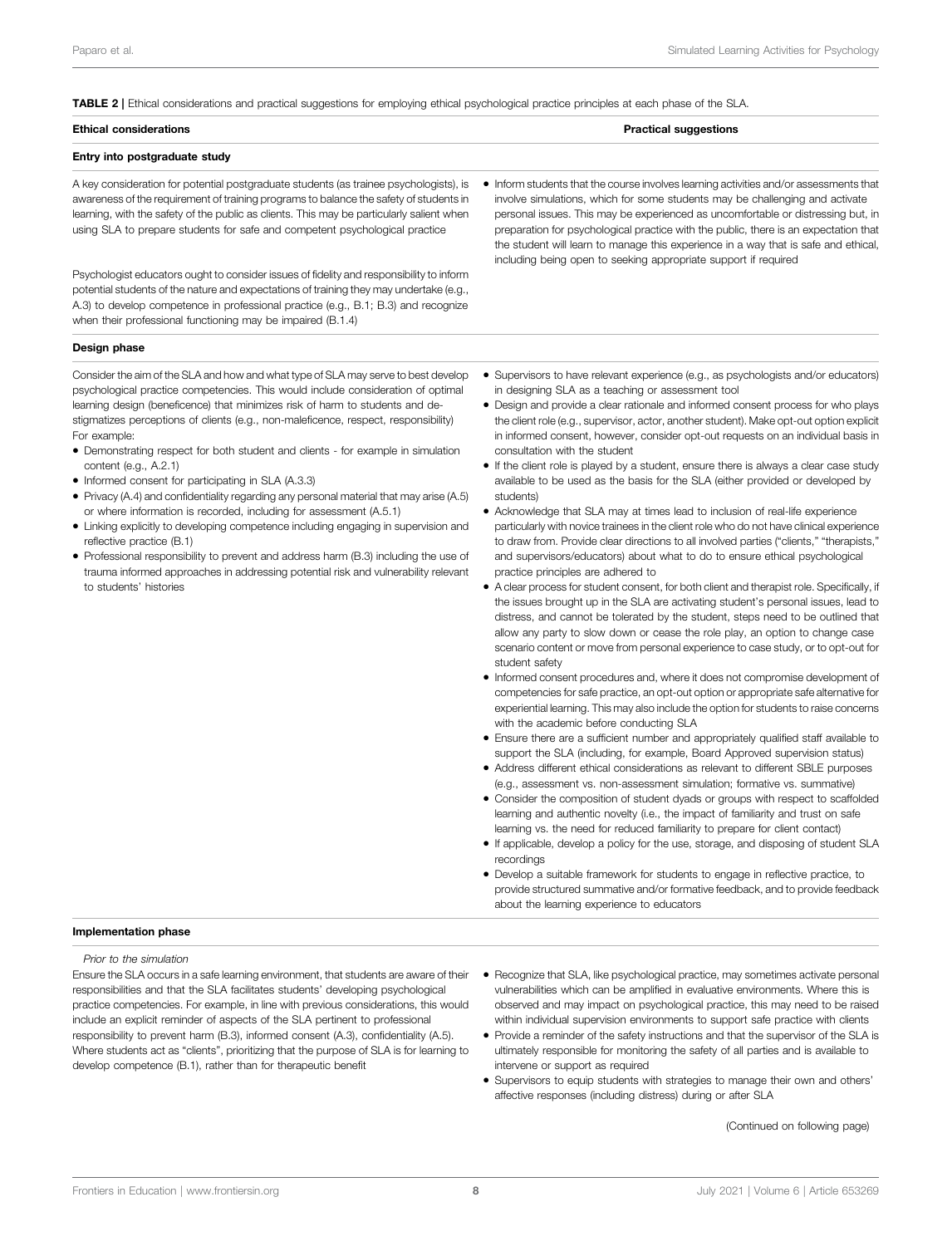#### TABLE 2 | (Continued) Ethical considerations and practical suggestions for employing ethical psychological practice principles at each phase of the SLA.

| <b>Ethical considerations</b>                                                                                                                                                                                                                                                                                                                                                                                                                                                                                                                                                                                                                 | <b>Practical suggestions</b>                                                                                                                                                                                                                                                                                                                                                                                                                                                                                                                                                                                                                                                                                                                                                                                                                                                                                                                                                                                                                                                                                                                                                                              |  |  |
|-----------------------------------------------------------------------------------------------------------------------------------------------------------------------------------------------------------------------------------------------------------------------------------------------------------------------------------------------------------------------------------------------------------------------------------------------------------------------------------------------------------------------------------------------------------------------------------------------------------------------------------------------|-----------------------------------------------------------------------------------------------------------------------------------------------------------------------------------------------------------------------------------------------------------------------------------------------------------------------------------------------------------------------------------------------------------------------------------------------------------------------------------------------------------------------------------------------------------------------------------------------------------------------------------------------------------------------------------------------------------------------------------------------------------------------------------------------------------------------------------------------------------------------------------------------------------------------------------------------------------------------------------------------------------------------------------------------------------------------------------------------------------------------------------------------------------------------------------------------------------|--|--|
|                                                                                                                                                                                                                                                                                                                                                                                                                                                                                                                                                                                                                                               | • Remind students of strategies and processes for dealing with difficult SLA<br>experiences<br>• Provide appropriate modelling of ethical behavior in organizing the learning<br>environment and communicating about the SLA in a way that demonstrates the<br>nature of safe and ethical practice that is expected of students with clients.<br>Consider the inclusion of expert demonstration (staff in-vivo or video resource)<br>before student simulation<br>• Remind students of confidentiality as aligned with therapeutic practice<br>• Remind students that first and foremost this is a learning experience for themselves<br>and their peers and that although being in a client role may be therapeutic, this is not<br>the intention of the SLA<br>• Give students detailed case materials that they can become familiar with, ideally<br>prior to the SLA<br>• Where relevant, schedule in time for pauses and breaks that gives students<br>structured opportunity to regulate their reactions and responses SLA material and<br>encourage student autonomy by identifying ways for them to manage their<br>responses, and raise reactions with colleagues and supervisors as appropriate |  |  |
| Beginning the simulation activity                                                                                                                                                                                                                                                                                                                                                                                                                                                                                                                                                                                                             |                                                                                                                                                                                                                                                                                                                                                                                                                                                                                                                                                                                                                                                                                                                                                                                                                                                                                                                                                                                                                                                                                                                                                                                                           |  |  |
| Setting up the context and environment for SLA is underscored in particular by issues<br>of professional responsibility (B.3) that should be recognized and addressed by<br>educators and where relevant those simulating client and/or therapist. Focus students<br>on the aim of the SLA, remind them of the ethical issues that support simulation as a<br>learning exercise, and emphasize the policies and processes which are designed to<br>ensure a safe SLA experience for all                                                                                                                                                       | • Remind students of safety protocols and ethical issues, including boundaries of<br>confidentiality and options for when acting as client begins to compromise a safe<br>learning environment<br>• Negotiate with the student/actor/staff member playing the client role how they can<br>indicate they would like a break or to opt-out of the simulated role play<br>• Remind students that they are to seek advice from supervisors/academics who are<br>responsible for the safety of students/actors in the SLA. For example, if the client<br>continues to be distressed (despite the student therapist checking in and asking if<br>they want a break), the supervisor will pause the SLA and make a time to discuss<br>options that balance student/actor safety with the development of competencies<br>relevant to safe and effective practice with clients                                                                                                                                                                                                                                                                                                                                     |  |  |
| During the simulation                                                                                                                                                                                                                                                                                                                                                                                                                                                                                                                                                                                                                         |                                                                                                                                                                                                                                                                                                                                                                                                                                                                                                                                                                                                                                                                                                                                                                                                                                                                                                                                                                                                                                                                                                                                                                                                           |  |  |
| To ensure professional responsibility (B.3), supervisors/educators to have strategies<br>in place to manage student affective responses in response to SLA.                                                                                                                                                                                                                                                                                                                                                                                                                                                                                   | • Ensure access to supervisors during the SLA (on-site or available to be contacted)<br>. If the client becomes distressed and this continues despite student therapist's<br>efforts to address and support, supervisors are available to pause, debrief and<br>provide support<br>• Supervisors are to remain aware of their professional role in relation to trainees<br>engaged in SLA, and as such only provide support appropriate to that role. Where<br>indicated, onward referral for counselling support should be offered, in keeping with<br>duty of care requirements and the limits of supervisory responsibilities                                                                                                                                                                                                                                                                                                                                                                                                                                                                                                                                                                          |  |  |
| Review phase                                                                                                                                                                                                                                                                                                                                                                                                                                                                                                                                                                                                                                  |                                                                                                                                                                                                                                                                                                                                                                                                                                                                                                                                                                                                                                                                                                                                                                                                                                                                                                                                                                                                                                                                                                                                                                                                           |  |  |
| After the simulation<br>Students are provided opportunities to self-reflect and evaluate their: 1) learning<br>experience; 2) competency development; 3) general experience of the SLA (positive,<br>neutral, and difficult); 4) quality of feedback (formative and/or summative); and 5)<br>quality of supervision. This supports the development of competence (B.1) in trainees,<br>as well as for educators/supervisors in relation to the design and implementation of<br>SLA. Distress in students elicited by the SLA material will be managed both in<br>supervision and following the usual guidelines for managing student distress | • Build in sufficient time for students to reflect on the SLA using a quided or<br>structured reflective process, especially with those students early in their<br>professional training. This should be focused on development of skills and<br>competencies, rather than on private experiences<br>• Ensure students have the opportunity to discuss their SLA within an individual<br>supervision environment if desired<br>• In summative SLA, supervisors to provide time for feedback and to invite student<br>therapists to comment on what they would have demonstrated more of, if time (with<br>relevant allocation of marks towards their final grade)<br>• Make clear how students can provide feedback to instructors about the SLA.                                                                                                                                                                                                                                                                                                                                                                                                                                                         |  |  |

Note: Letters and numbers in parenthesis (e.g., A.3, B.1) refer to specific sections in the [Australian Psychological Society \(2007\)](#page-14-18) Code of Ethics.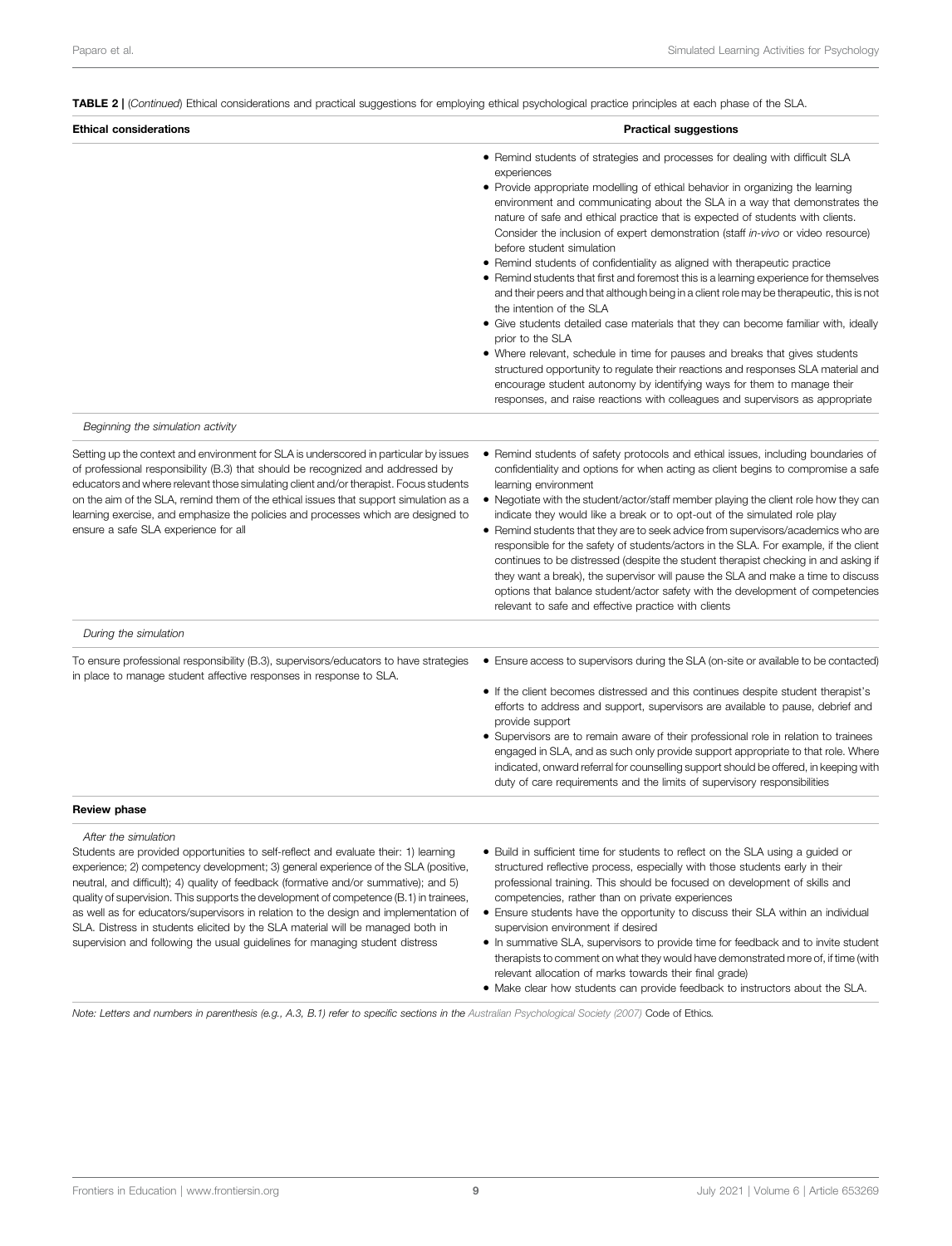supervisor in a simulation?), as well as ensuring there are clear protocols on ensuring confidentiality and safety, especially if the person in the client role shares lived experiences. Protocols for responding to both "clients" and "therapists" who struggle or become distressed during the SLA should include an opt-out process. Note that the academic may also be the clinical supervisor.

#### Clinical Supervisor

The responsibility of the clinical supervisor is to support the learning experience of the student-peers and apply the principles of ethical psychological practice during the SLA, including boundary setting clear and transparent processes for the roles of all parties should be established prior to the commencement of the simulation. Supervisors are also responsible for the safe practice of student SLA, to intervene (if the therapist has not already) during the SLA to ensure safety of the client, to debrief with the client and therapist before feedback/reflective practice. Supervisors need to model ethical conduct in the design and delivery of SLA.

#### Simulated Client's Responsibilities

The role and responsibility of the simulated client is to support the learning experience of their student-peers and apply the principles of ethical psychological practice principles during the SLA, including boundary setting. Specifically, simulated clients need to be aware of personal boundaries, refrain from choosing client issues that may represent their own personal issues and conflicts, and to choose the issues that will also support the student-therapist's learning experience.

#### Simulated Therapist's Responsibilities

The simulated therapist is responsible for engaging in the SLA in a professional manner consistent with that employed when working with "true clients," including application of ethical psychological practice principles. They are also responsible for responding appropriately if the client is struggling with the simulation, which may involve terminating the simulation and providing access to supports. The simulated therapist is also responsible for prioritizing the simulated client's safety through the SLA.

Ethical SLA design serves as a powerful teaching tool for ethical psychological practice. [Table 2](#page-7-0) highlights key ethical considerations relevant to the design, implementation, and review phases of the SLA. Note that the table provides a nonexhaustive list of considerations and recommendations, and references to sections of the Australian Psychological Society (APS) Code of Ethics [the Code] [\(Australian Psychological](#page-14-18) [Society, 2007](#page-14-18)) are in parentheses. The table focuses on the Code to provide examples, but there are many Ethical Guidelines which would also be of relevance.

### Examples of Implementation of SBLE

Throughout the course of 2020, tertiary education providers of postgraduate psychology training courses were invited to take part in regular national meetings to discuss and address common issues resulting from the impact of COVID-19 on student training. As

part of the discussions about the use of SLA in this context, teaching staff involved in postgraduate psychology training were invited to provide information about the SLA they already use as well as their experiences on the use of SLA. Examples of simulations were offered from 17 providers of postgraduate psychology training courses. All contributors were asked if they would like to be acknowledged in any materials developed from their contributions; the names of the contributors outside of APPESWG are listed in the acknowledgements section.

Based on the examples provided, we propose that SLA may be particularly beneficial in the early phases of postgraduate psychology training, commonly in role-play with other students, with an emphasis on preparatory skills development and competency demonstration in advance of service delivery to members of the public. These examples (below) describe a range of activities relevant to SLA which may have different purposes, although may occur within the same SLA.

#### Simulation Observation

Trainees observe simulations of psychological practice, which can be live (e.g., lecturer demonstrations or role plays) or virtual. To encourage active learning, students may be encouraged to incorporate the observed material into skill relevant practice such as case formulation and treatment planning and write a reflection or engage in peer supervision to discuss the observations made.

#### Experiential Client Perspective

Trainees engage in a simulated client experience. This may include learning a client role based on details from a case study (typically for a role-play), or it may be an immersive experience intended to build empathy and perspective taking. While there is less emphasis on the client role in simulations, SLA can also be structured to enhance competency development when adopting the client perspective. See [Table 3](#page-10-0) for examples of experiential client perspectives embedded within postgraduate psychology training in Australia.

#### Structured Skills Practice

These SLA provide an opportunity for training and skills rehearsal, typically in the format of role plays with student peers. Structured case-based learning is still used, with the client role informed by material from existing clients, ensuring case materials are deidentified to ensure confidentiality, or with constructed case details that are provided to students. Where appropriate, variability and flexibility allow students to learn and experiment safely in the therapist role. Feedback is formative, reflective practice often embedded, and may include structured review within formal supervision sessions. It may also build towards a competency based summative assessment. See [Table 4](#page-10-1) for examples of structured skills practice currently employed across postgraduate psychology programs in Australia.

#### Competency Demonstrations

These SLA are summative assessments of competency, including across the domains of ethical practice, psychological assessment, and therapy identified above, and often designed to replicate the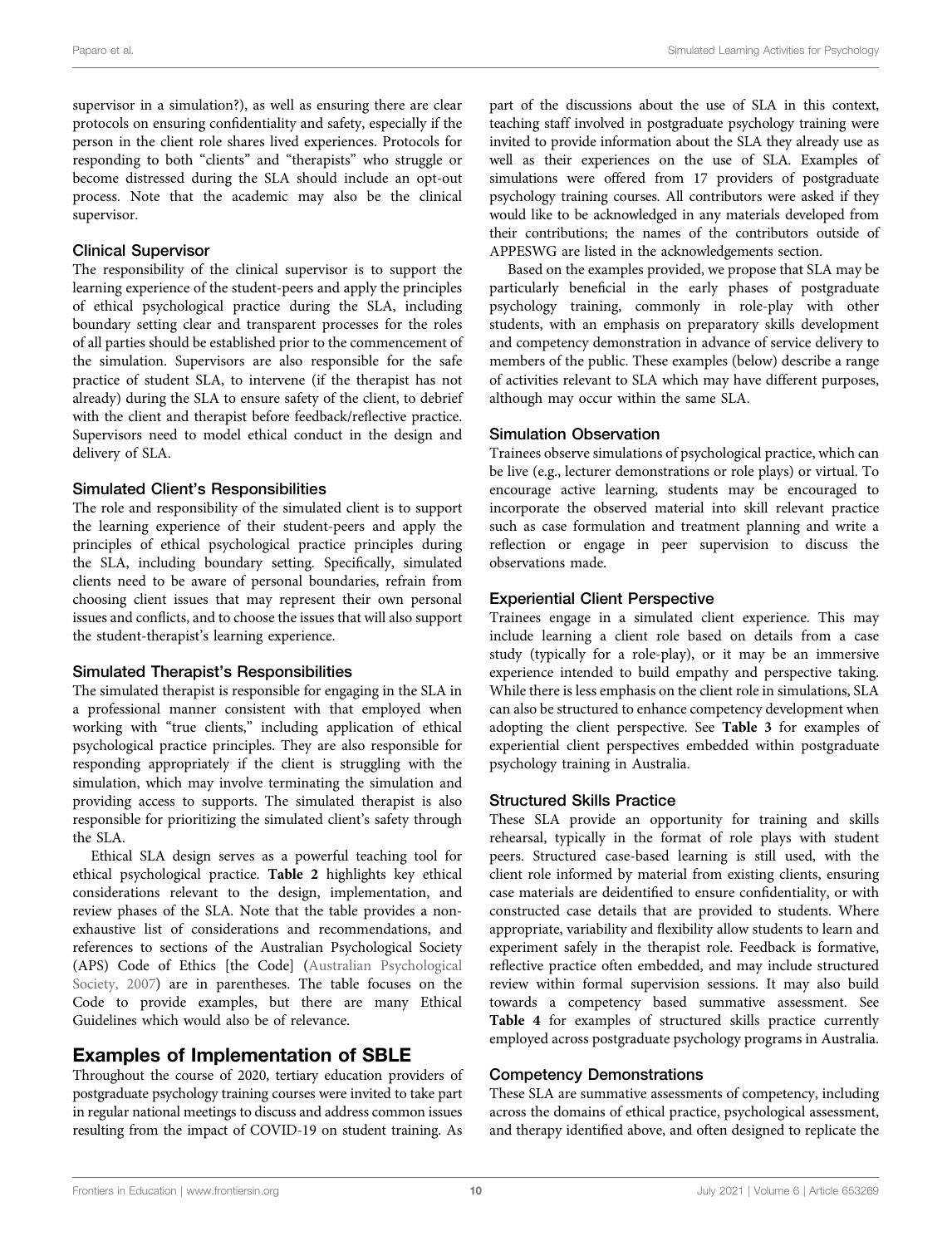#### <span id="page-10-0"></span>TABLE 3 | Examples of experiential client perspectives.

Trainee demonstrates knowledge of client experience through construction of case scenario (e.g., diagnostic criteria, comorbidities, typical client presentations), on which feedback is provided. Trainee then role-plays content from the case scenario for others in skills practice

Trainee engages in simulated client experience (e.g., hearing voices) using reflective practice to enhance tailored treatment delivery when working with true clients presenting with such issues in the future

Trainee researches client presentations and then completes psychological measures and structured assessments in client role to demonstrate understanding of client presentation and measurement, and enhance empathic responses when administering, interpreting, and providing feedback to true clients who complete such measures in the future

<span id="page-10-1"></span>

|  | TABLE 4   A summary of methods for structured skills practice. |  |  |  |
|--|----------------------------------------------------------------|--|--|--|
|--|----------------------------------------------------------------|--|--|--|

| Category                        | Examples of currently used variations in simulations                            |
|---------------------------------|---------------------------------------------------------------------------------|
| Competency domain               | • Ethics (e.g., confidentiality, informed consent), and risk management         |
|                                 | • Psychometric Assessment (e.g., WISC/WAIS; scale administration)               |
|                                 | • Assessment (e.g., initial interview, MSE, structured interviews, observation) |
|                                 | • Therapeutic intervention skills                                               |
| Case details                    | • Pre-developed case scenario                                                   |
|                                 | • Based on referral data                                                        |
|                                 | • Dynamically constructed by students in real time                              |
| Client role                     | • Peer students (same cohort)                                                   |
|                                 | • Different cohort role-play to others (e.g., novice vs. advanced students)     |
|                                 | • Trained actors                                                                |
|                                 | • Alumni                                                                        |
|                                 | • Virtual simulation                                                            |
|                                 | • Staff members including clinical supervisors                                  |
| Observation                     | • Role plays observed live in person                                            |
|                                 | • Remotely via video                                                            |
|                                 | • Video recorded for review in supervision                                      |
| Feedback and Review (formative) | • Structured peer feedback processes (e.g., administration checklists)          |
|                                 | • Opportunities for reflection (varies in structure)                            |
|                                 | • Formal supervision (group or individual)                                      |

practitioner experience as authentically as possible. They tend to be more structured and standardized to ensure fairness of assessment across trainees and commonly used as gatekeeper tasks to ensure safe and competent practice before service delivery to the public, with student resubmissions if competency is not met. Formal feedback is embedded and may also include reflective practice components. See [Table 5](#page-11-0) for examples of competency demonstrations currently used in Australian postgraduate psychology training programs.

SLA currently in use differ according to the intended learning outcomes, resources, and purpose of courses and programs of study; however, the key methods currently in use are summarized below ([Table 4](#page-10-1)) in relation to the most common purposes of skill development and competency demonstration ([Table 5](#page-11-0)) and may provide ideas for future SLA design.

### POTENTIAL ISSUES IN IMPLEMENTATION OF SLA

While there are clear benefits of SLA, the proposed increased integration of SLA as defined by these guidelines in postgraduate psychology training is not without controversy, with some

understandable reservations held by trainers and trainees alike. The subsequent section attempts to directly respond to the key issues typically expressed about the use of formalized SLA in postgraduate psychology training programs. Discussion is based on evidence and best practice outlined in these guidelines, the views of Australian professional psychology trainers consulted regarding their experience of simulations as part of the national initiative, and a survey of students participating in postgraduate psychology training programs, conducted by members of APPESWG. This student survey sought to understand students' attitudes towards the use of SBL in postgraduate psychology training programs. It comprised responses from 84 students (71 female, 13 male) enrolled in Master of Psychology programs with most in their fifth year of training (APAC Level 3) from across all Australian states and territories. Students were undertaking training in five different areas of psychology with most participants completing a Master of Professional Psychology (APAC Level 3) or a Master of Clinical Psychology (APAC Level 4 AoPE) ([Oxlad et al., 2020\)](#page-15-39).

#### The Worth of SLA

Effective SLA require a lot of work and educators and students are often already overloaded, so the question arises "Are SLA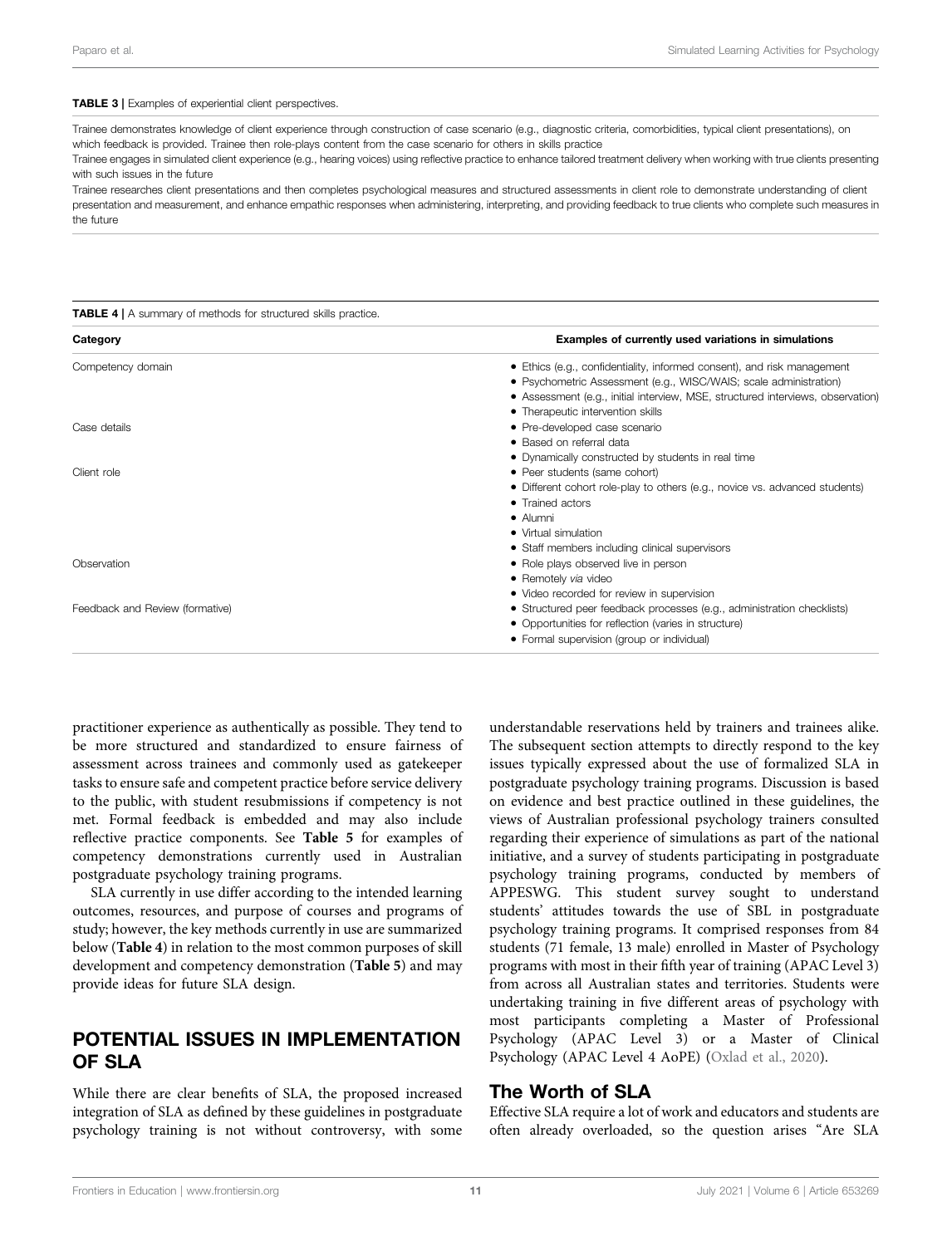<span id="page-11-0"></span>

| Category                        | Examples of currently used variations in simulations                                 |
|---------------------------------|--------------------------------------------------------------------------------------|
| Competency domain               | • Initial informed consent process                                                   |
|                                 | • Risk assessment and response                                                       |
|                                 | • Psychometric Assessment (e.g., WISC/WAIS; scale administration)                    |
|                                 | • Assessment (e.g., initial interview, MSE, observation)                             |
|                                 | • Therapeutic intervention skills                                                    |
| Case details                    | • Pre-developed case scenario-detailed instructions and training                     |
|                                 | • Existing referral allocated to student                                             |
| Client role                     | • Students-with clear quidance and instruction                                       |
|                                 | • Trained actors                                                                     |
|                                 | • Staff members with sufficient experience                                           |
| Observation                     | $\bullet$ In person (e.g., viva)                                                     |
|                                 | • Remotely via video (also includes telehealth)                                      |
|                                 | • Video recorded for formal assessment submission                                    |
| Feedback and Review (summative) | • Structured rubrics used to provide feedback                                        |
|                                 | • Individual assessment of competency undertaken by qualified examiners (e.g., OSCE) |
|                                 | • Structured reflective practice process                                             |

activities really worth it?." Using best practice guidelines in the design, implementation, and assessment of SLA does require additional work by educators–as does any new assessment process. It was an objective of APPESWG to improve the training of postgraduate psychology students and reduce the burden on individual educators when devising innovative training and assessment processes. To do so, this paper provides benchmarked guidelines for best practice in SLA.

There is empirical evidence to suggest that SLA can increase student competency and confidence, resulting in better performance on placement and better breadth of experience particularly with low frequency high risk situations [\(Roberts](#page-15-36) [et al., 2017](#page-15-36)). This accords with the views offered by educators from Australian postgraduate psychology training programs to the national initiative, highlighting that positive feedback is often received from both the student performing the role of client and the student performing the role of the therapist in the context of SLA activities. This feedback is especially likely if SLA are well designed and implemented, consistent with the principles outlined above, as opposed to adoption on a more an adhoc basis.

Students surveyed about their experiences of SBLE reported that they felt SLA to be valid way to develop assessment and intervention skills, to "ease into" client work and to enhance competency. Both empirical and anecdotal evidence therefore suggests that simulation-based client work not only instils confidence in trainee psychologists but that this can translate into competency attainment, safely and effectively, before trainees enter placements, which is a universal goal of early professional psychology training. From this perspective SLA are likely to be "worth it" in supporting students to develop required competencies for client work and ensuring protection of the public.

A final issue for consideration highlighted through our consultation of postgraduate psychology educators was whether institutions would commit to adequate resourcing of SLA, especially when used in the context of formative assessment

for the development of specific professional competencies (i.e., separate from trainee placements). Example concerns included costs associated with the use of actors and examiners in the context of OSCEs. These issues relating to individual institutional support for SLA activities, while recognized as important potential barriers to more widespread use of SLA, are beyond the scope of this document and thus included as a topic for future inquiry and consideration.

### How to Fit SLA into Already Full Curricula

Professional psychology training program curricula are already full, which leads to the concern and question of "how can we fit it in?" Integrating SLA into pre-existing postgraduate psychology training program curricula can be challenging and ideally will occur as part of a broader curriculum review. The best way to achieve SLA integration within postgraduate training programs will depend on the structure and resourcing at different institutions. Some helpful considerations in this paper include the overview of different modes of SLA (e.g., virtual, trained actors, role plays) and examples of different SLA. These modes and examples will aid in selecting the best fit between SLA and institutional needs when considering how to add the benefits of SLA to existing course loads.

### Managing Student Apprehension Toward Training and Assessment Approaches

The increasing focus on the students' experiences in postgraduate psychology training programs leads to the question of "how can we manage student apprehension towards training and assessment approaches?" Students commonly respond with apprehension to changes to their training programs where they perceive they must undertake something new or additional; however, in a recent survey of student perceptions of SLA, students responded favorably when asked whether increased use of SLA would be beneficial. Students perceived the benefits of SLA to include providing an opportunity to learn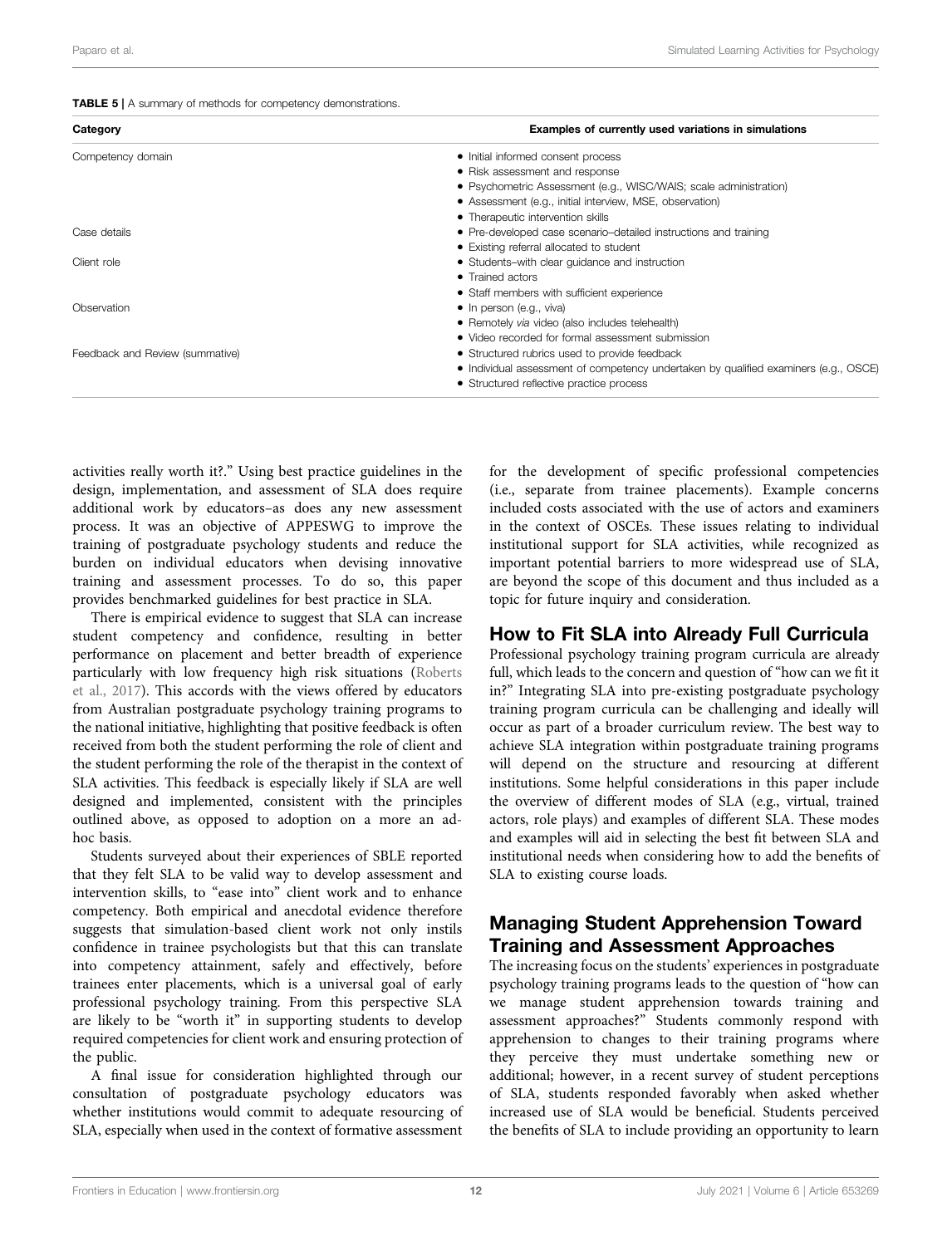and apply skills in a safe environment and receive feedback where they were not placing the public at risk. SLA also provided them with a means with which to enhance their confidence in such skills. While some students indicated no drawbacks to the increased use of SLA, others raised concerns such as SLA being stressful, increased workload, and whether it would take away time from actual client work. Despite such concerns, most students reported many potential benefits. Indeed, students noted that when it comes to additional SLA, they would value the opportunity to further apply their skills and integrate their learning into practice, to be exposed to diverse client presentations, and to receive feedback about their performance from multiple sources, which is consistent with our proposal of best practice guidelines for SLA. Postgraduate programs educators noted that in their experience, while students may initially perceive SLA as not as beneficial as real-life client work, this attitude changes very quickly when they experience the value and benefits, and enjoy the freedom to learn the paradigms afforded them. Emphasizing these aspects of SLA when presenting these activities to students (i.e., scaffolding learning activities) is recommended, as well as explicitly and pre-emptively addressing the concerns students may typically hold about SLA.

# Providing Realistic Learning Experiences and Ethical and Safe SBLE/SLA

There are several approaches to SLA, utilizing different models for the identity of the client (e.g., known peer from same institution, unknown peer from same institution, cross institution collaborations, virtual client, actor as client, etc.), as well as the nature of case characterization (e.g., embellished vs. real life), with a view to promoting a safe but realistic opportunity for SBLE.

# Supporting Effective Client Portrayals to Maximize Student Learning Experiences

Important considerations when setting up SLA include ensuring that the person acting as the client can sustain a realistic and logically consistent characterization for the duration of the SLA, while also balancing this with understandable concerns for student/actor safety. To achieve the best results, it is essential that SLA are structured processes that employ the use of standardized clients, that clear instructions and training have been provided, and that supervisors oversee the standardized clients and the activity. Both educator feedback and the trainee survey also highlight the importance of SLA being planned and structured to maximize learning potential so that trainees can mentally prepare in advance. This is as true for the client as it is for the therapist. In fact, feedback received by educators from trainees indicates that trainees acting in the role of client are often surprised at how much they learn by researching their own case with a view to presenting as authentically as possible in their role of the client. By increasing focus on this aspect of SLA activities, it is possible that not only is therapist skill development supported, but also students' understanding of psychopathology and different client presentations.

Some interesting insights, specific to the use of known peers as clients in SLA, from the trainee survey [\(Oxlad et al., 2020\)](#page-15-39) are worth noting. For example, some trainees may find it difficult to approach a peer to work with for the purposes of engaging in SLA, where pairs are not assigned a priori by educators. Others may struggle to demonstrate the same degree of motivation and commitment to engage in SLA, placing their paired peer in a difficult situation that may ultimately inhibit their capacity to derive full benefit from these activities. Trainees also expressed concerns that when portraying the client their peer may inadvertently make the cases easier or more difficult than necessary, for example, by divulging too much or too little information. As such, SLA may achieve better outcomes when, consistent with the principles outlined in the guidelines for bestpractice SLA, educators provide adequate training and instructions for those acting as client and embed monitoring mechanisms and supervisory oversight into SLA. Similarly, it may be important to assign client/therapist pairs. Another perspective is that such challenges may also present an opportunity to practice assertiveness skills and ethical practice such as discussing concerns regarding practice/behavior with and about a peer.

### Variation in Efficacy of SLA Across Competency Domains

One of the benefits of SLA is that they can be tailored to address areas of underdeveloped competencies in postgraduate psychology trainees. Whether or not these activities convey differential advantages for specific competency domains is yet to be explored and thus discussed in areas for future consideration in research.

### Standardizing SLA

Some educators might ask "is SLA really that different from what we already do?." While the concept of SBLE is not new, what this paper sets out to establish are a number of features and guidelines for best-practice SLA, with benchmarking across postgraduate psychology programs and institutions. To our knowledge, this has not yet been attempted in the field of postgraduate psychology training programs, either in Australia, or internationally.

### Competency Development

In the context of developing competencies, the question could be posed that if trainees are struggling to develop their competence in a specific area, are they not better having more actual client work experience than simulated client experience? Underscoring the rationale and evidence for the integration of SLA in postgraduate psychology training, as outlined earlier in this paper is the notion that such paradigms afford trainees the opportunity to cultivate competencies in a safe and scaffolded manner before transferring these skills to real-life client work. Consistent with the concerns raised by both educators and trainees through our work, we agree that SLA should not take away from a trainee's opportunity for real-life client work. However, we would argue where a trainee has been identified as lagging in specific competency development, these remedial needs are best nurtured and assessed in the context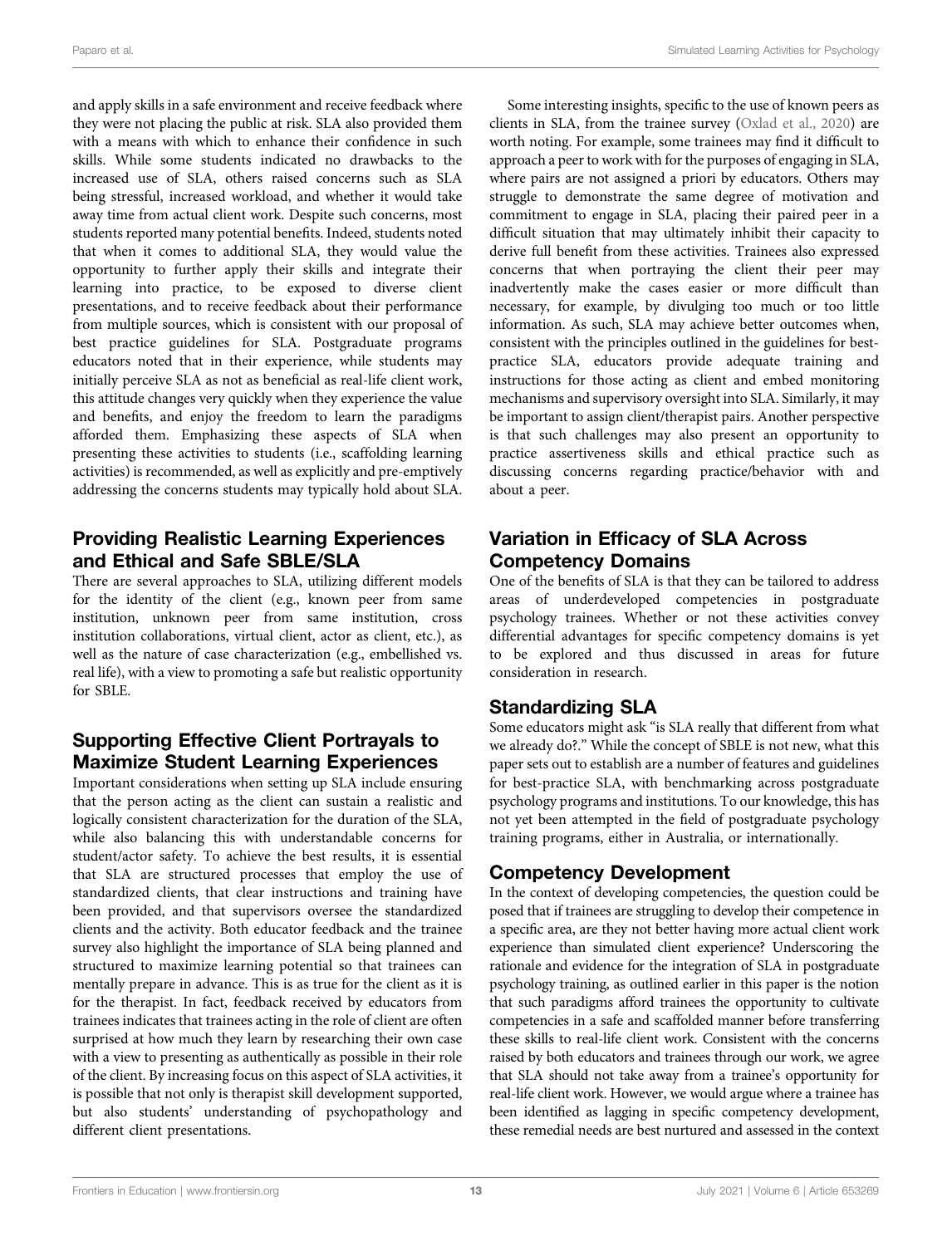of SLA, with criteria for satisfactory performance able to be standardized across trainees. In this way, simulated client experience is a more appropriate safe first step in a trainee developing the minimal requisite skills to work with real-life clients, as opposed to a substitute for actual client work. This affords not only protections to the trainee and supervisor, but also upholds the interests of public safety.

### Guidelines for the Assessment of SLA

We understand that educators and trainees alike share reservations about the way in which SLA are best assessed, and how this feedback might be used to inform trainee competency development, including implications for evaluations in which trainee performance is deemed to not meet competency based on SLA. These concerns are addressed in these guidelines.

# Contribution of SLA to Direct Client Hours Accrual

The issue of whether SLA should contribute to and how many hours can be counted as direct client hours as defined by the Australian Psychology Accreditation Council (APAC; [Australian](#page-14-2) [Psychology Accreditation Council, 2019a\)](#page-14-2) is an important consideration. Currently SLA is allowed for Level 3 APAC accredited masters programs and we recommend this to also be considered for Level 4 APAC accredited courses as well.

# FUTURE DIRECTIONS

### Recognition of Simulation-Based Learning and Education by Accrediting Bodies

As already articulated throughout this paper, SBLE research demonstrates that well designed SLA are not an inferior substitute to placements. SBLE presents numerous benefits including enhanced training in typical and atypical client presentations, improvements in trainee engagement and confidence, and more authentic formative and summative assessments of competencies. We expect that greater use of SLA that comply with our guidelines will lead to improvements in public safety, the trainee experience, and attainment of competencies. These guidelines can also serve as a standardized protocol for future SBLE research. We therefore recommend greater recognition of SLA as an integral part of postgraduate psychology training by relevant accrediting bodies (i.e., APAC).

At this point in time, the guidelines have been endorsed by the Heads of Departments and Schools of Psychology Association (HODSPA) in Australia, to be circulated to postgraduate psychology training program staff. Representatives of APPESWG are also preparing to make a submission to APAC for their consideration of the guidelines. The typical process by APAC for making changes to standards and guidelines is engaging in stakeholder consultation (e.g., education providers, professional associations) on their proposed modifications–a topdown approach. Given that over one third of the postgraduate

psychology training providers of APAC Level 3 and 4 qualifications contributed to the guidelines, APPESWG is hoping that a ground up approach of stakeholders presenting recommendations, may facilitate the incorporation of the SLA and SBLE guidelines and recommendation in to APAC's standards and guidelines in a timelier fashion (i.e., months not years).

Future pandemics and other crises are possible, if not likely, as in between inception of this process and final publication, parts of Australia have experienced some of the harshest lockdowns in the world, with currently 18 million people (72% of the population) in another snap lockdown as of June 2021. Therefore, SBLE approaches are necessary to avoid deficits in trainee client contact hours, development of competencies, and in the mental health workforce that would otherwise occur due to inaccessibility or limited availability of external placement opportunities.

### Collaboration Across Universities

The benefits of SBLE are contingent on the quality, reliability, and validity of simulations. Thus, the primary purpose of this document is to present guidelines for best practice in SBLE, which we hope will provide consistency in SBLE standards in postgraduate psychology training. We acknowledge that these standards will require a degree of institutional support from tertiary education providers; likely be contingent on the development and implementation of standardized evaluation frameworks showing that SLA are not only highly effective for learning but can be conducted in a safe and ethical way. Consistency in SBLE standards across universities will therefore require greater collaboration across providers. Crossinstitutional collaboration will mean better benchmarking, more SBLE research, and the sharing of SLA resources and costs (e.g., training of simulated clients and educators, and the development of simulation material). Cross-institutional collaboration will also see SBLE becoming a standardized approach with graduates across different programs having similar knowledge and skills.

### Research

Although the evidence base for the use of SBLE is strong in other disciplines, such as medicine, there is much less research into SBLE in psychology training. To date, most SBLE studies in psychology have been qualitative and as such, more research, including quantitative and mixed methods, is needed to support our assertion that SLA are important additions and preparatory adjuncts to traditional training methods such as placements. We therefore recommend a program of research beginning with pilot studies that compare programs with and without SBLE to examine whether SLA led to improvements in the trainee experience and learning outcomes. This can then be followed by cross-institutional trials that examine the efficacy of SLA that comply with our guidelines. Longitudinal studies to examine the predictive validity of simulations and research examining the reliability and validity of SLA when used in summative assessments are also required. Whether or not SLA convey differential advantages for the development of certain competency domains over others may also be of interest to trainers with a view to better targeting the investment of institutional resources. Finally, as new technologies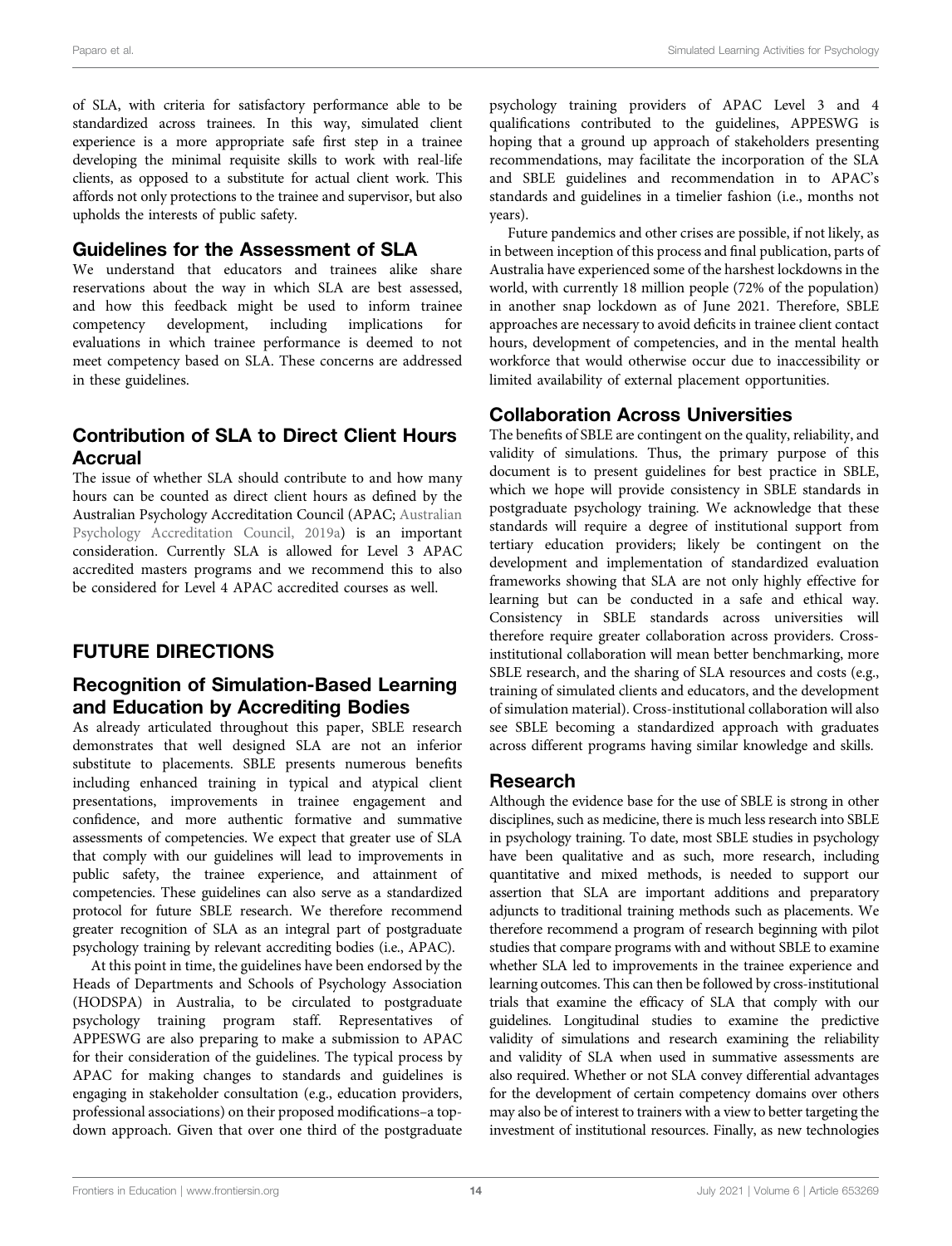such as virtual reality and augmented reality become more affordable and accessible, further research into their use in SLA might lead to improvements in standardization and authenticity of simulations.

### **CONCLUSION**

SLBE is an essential training method that has been demonstrated to scaffold clinical competency whilst ensuring public safety. It also provides an additional training option in the response to various challenges in the placement context including but not limited to, restrictions in the context of a global pandemic such as COVID-19, as well as low prevalence presentations that trainees may not come across in their placement settings. SLBE provides an authentic and controlled learning environment and this paper provides clear evidence as well as guidelines for its inclusion in postgraduate psychology training programs.

### AUSTRALIAN POSTGRADUATE PSYCHOLOGY SIMULATION EDUCATION WORKING GROUP (APPESWG)

Members of APPESWG are Josephine Paparo (\*Chair, Australian College of Applied Psychology and Macquarie University), Gavin Beccaria (University of Southern Queensland), Doreen Canoy (Central Queensland University), Anna Chur-Hansen

### **REFERENCES**

- <span id="page-14-12"></span>Ajaz, A., David, R., and Bhat, M. (2016). The PsychSimCentre: Teaching Out-Of-Hours Psychiatry to Non-psychiatrists. Clin. Teach. 13 (1), 13–17. doi:[10.1111/](https://doi.org/10.1111/tct.12382) [tct.12382](https://doi.org/10.1111/tct.12382)
- <span id="page-14-15"></span>Alexander, L., and Dearsley, A. (2013). Using Standardized Patients in an Undergraduate Mental Health Simulation. Int. J. Ment. Health 42 (2-3), 149–164. doi:[10.2753/IMH0020-7411420209](https://doi.org/10.2753/IMH0020-7411420209)
- <span id="page-14-17"></span>Attoe, C., Lavelle, M., Sherwali, S., Rimes, K., and Jabur, Z. (2019). Student Interprofessional Mental Health Simulation (SIMHS): Evaluating the Impact on Medical and Nursing Students, and Clinical Psychology Trainees. J. Ment. Health Train. 14 (1), 46–58. doi:[10.1108/JMHTEP-06-2018-0037](https://doi.org/10.1108/JMHTEP-06-2018-0037)
- <span id="page-14-1"></span>Australian Health Practitioner Regulation Agency (2019). Australian Health Practitioner Regulation Agency. 2018/2019 Annual Report. Available at: [www.ahpra.gov.au/annualreport](http://www.ahpra.gov.au/annualreport) (Accessed January 12, 2021).
- <span id="page-14-18"></span>Australian Psychological Society (2007). Code of Ethics. Melbourne, Australia: Author.
- <span id="page-14-2"></span>Australian Psychology Accreditation Council (2019a). Accreditation Standards for Psychology Programs. Version 1.2. Melbourne, Australia: Author.
- <span id="page-14-3"></span>Australian Psychology Accreditation Council (2019b). Accreditation Standards for Psychology Programs: Evidence Guide. Version 1.1. Author.
- <span id="page-14-0"></span>Australian Qualifications Framework Council (2013). Australian Qualfications Framework South Australia: Australian Qualifications Framework Council (a council of the Ministers responsible for tertiary education, skills and employment). 2nd ed.
- <span id="page-14-13"></span>Baumeister, D., Gill, E., O'Neill, B., Perera, R., and Jolley, S. (2015). Simulationbased Training for "Front-Of-House" Staff in Psychosis Services. Psychosis 7 (4), 302–311. doi:[10.1080/17522439.2015.1020334](https://doi.org/10.1080/17522439.2015.1020334)
- <span id="page-14-4"></span>Bearman, M., Nestel, D., and Andreatta, P. (2013). "Simulation-based Medical Education," in Oxford Textbook of Medical Education. Editor

(University of Adelaide), Janet Conti (Western Sydney University), Helen Correia (Murdoch University), Amanda Dudley (Deakin University), Chien Hoong Gooi (University of New South Wales), Sabine Hammond (ISN Psychology and Australian Catholic University), Phil Kavanagh (University of Canberra), Melissa Monfries (RMIT University), Kimberley Norris (University of Tasmania), Melissa Oxlad (University of Adelaide), Rosanna Rooney (Curtin University), Alyssa Sawyer (University of Adelaide), Jade Sheen (Deakin University), Monica Thielking (Swinburne University), Sophia Xenos (RMIT University), Keong Yap (Australian Catholic University).

### AUTHOR CONTRIBUTIONS

All members of APPESWG have made a substantial, direct, and intellectual contribution to the work and approved it for publication.

### ACKNOWLEDGMENTS

APPESWG would like to thank the educators who, in addition to those on the Working Group, provided examples of simulated learning activities currently used in postgraduate psychology training in Australia. The contributions of Maryanne Cheng (Curtin University) are also acknowledged.

K. Walsh (Oxford, England: Oxford University Press), 186–197. doi[:10.1093/med/9780199652679.003.0016](https://doi.org/10.1093/med/9780199652679.003.0016)

- <span id="page-14-16"></span>Beccaria, G. (2013). The Viva Voce as an Authentic Assessment for Clinical Psychology Students. Aust. J. Career Develop. 22 (3), 139–142. doi[:10.1177/](https://doi.org/10.1177/1038416213498713) [1038416213498713](https://doi.org/10.1177/1038416213498713)
- <span id="page-14-14"></span>Bennett, S., Rodger, S., Fitzgerald, C., and Gibson, L. (2017). Simulation in Occupational Therapy Curricula: A Literature Review. Aust. Occup. Ther. J. 64 (4), 314–327. doi[:10.1111/1440-1630.12372](https://doi.org/10.1111/1440-1630.12372)
- <span id="page-14-5"></span>Butler, K. W., Veltre, D. E., and Brady, D. (2009). Implementation of Active Learning Pedagogy Comparing Low-Fidelity Simulation versus High-Fidelity Simulation in Pediatric Nursing Education. Clin. Simulation Nurs. 5 (4), e129–e136. doi:[10.1016/j.ecns.2009.03.118](https://doi.org/10.1016/j.ecns.2009.03.118)
- <span id="page-14-9"></span>Cantrell, M. A., Franklin, A., Leighton, K., and Carlson, A. (2017). The Evidence in Simulation-Based Learning Experiences in Nursing Education and Practice: An Umbrella Review. Clin. Simulation Nurs. 13 (12), 634–667. doi[:10.1016/](https://doi.org/10.1016/j.ecns.2017.08.004) [j.ecns.2017.08.004](https://doi.org/10.1016/j.ecns.2017.08.004)
- <span id="page-14-10"></span>Chur-Hansen, A., and Burg, F. (2006). Working with Standardised Patients for Teaching and Learning. Clin. Teach. 3 (4), 220–224. doi:[10.1111/j.1743-](https://doi.org/10.1111/j.1743-498X.2006.00128.x) [498X.2006.00128.x](https://doi.org/10.1111/j.1743-498X.2006.00128.x)
- <span id="page-14-11"></span>Cook, D. A., Hamstra, S. J., Brydges, R., Zendejas, B., Szostek, J. H., Wang, A. T., et al. (2013). Comparative Effectiveness of Instructional Design Features in Simulation-Based Education: Systematic Review and Meta-Analysis. Med. Teach. 35 (1), e867–e898. doi[:10.3109/0142159X.2012.714886](https://doi.org/10.3109/0142159X.2012.714886)
- <span id="page-14-8"></span>Cook, D. A., Hatala, R., Brydges, R., Zendejas, B., Szostek, J. H., Wang, A. T., et al. (2011). Technology-Enhanced Simulation for Health Professions Education. JAMA 306 (9), 978–988. doi[:10.1001/jama.2011.1234](https://doi.org/10.1001/jama.2011.1234)
- <span id="page-14-7"></span>Custers, E. J. F. M. (2015). Thirty Years of Illness Scripts: Theoretical Origins and Practical Applications. Med. Teach. 37 (5), 457–462. doi[:10.3109/](https://doi.org/10.3109/0142159X.2014.956052) [0142159X.2014.956052](https://doi.org/10.3109/0142159X.2014.956052)
- <span id="page-14-6"></span>Cybulski, J., Holt, D., Segrave, S., O'Brien, D., Munro, J., Corbitt, B., et al. (2010). Building Academic Staff Capacity for Using eSimulations in Professional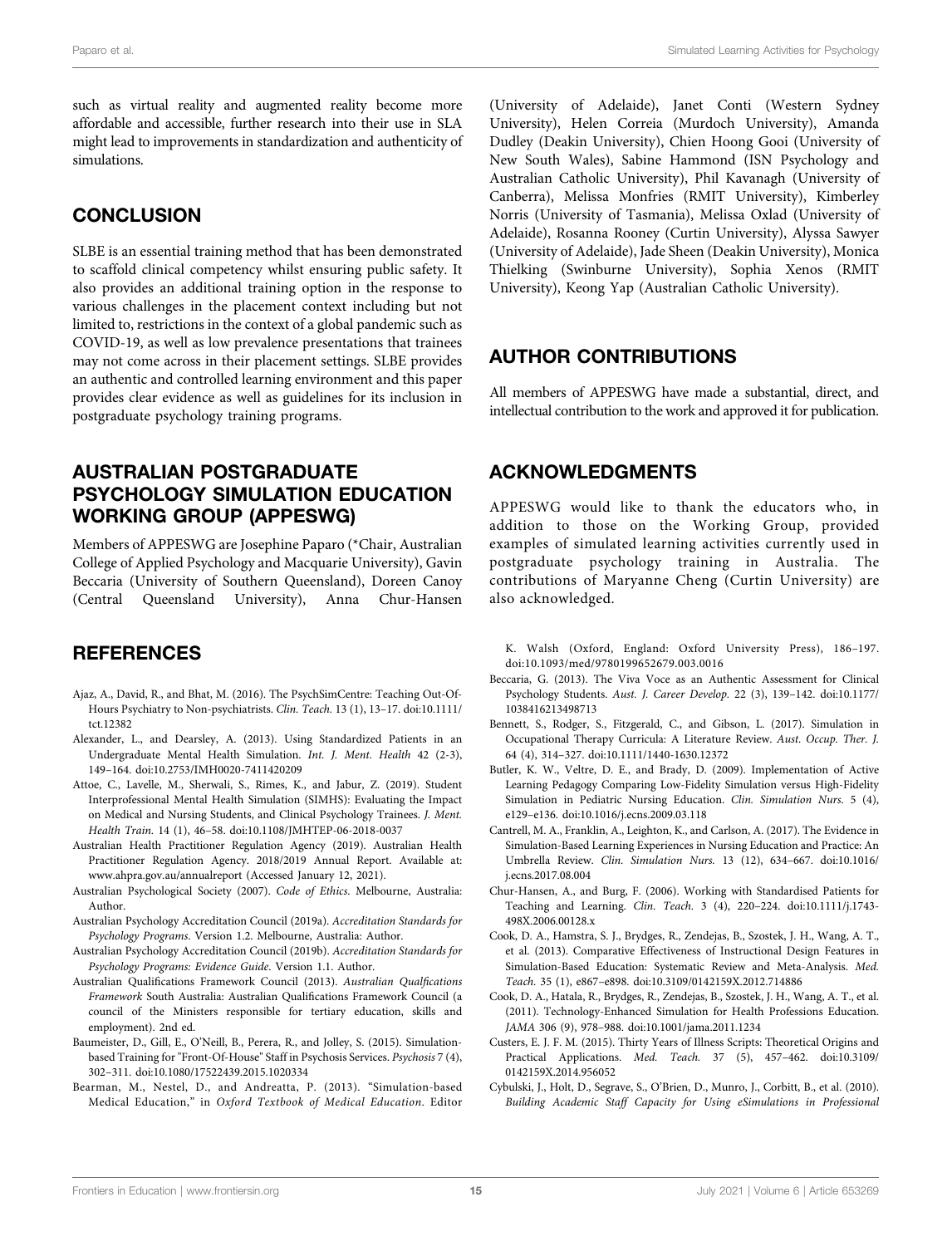Education for Experience Transfer. Sydney, Australia: Australian Learning and Teaching Council.

- <span id="page-15-21"></span>Dodds, C., Heslop, P., and Meredith, C. (2018). Using Simulation-Based Education to Help Social Work Students Prepare for Practice. Soc. Work Educ. 37 (5), 597–602. doi:[10.1080/02615479.2018.1433158](https://doi.org/10.1080/02615479.2018.1433158)
- <span id="page-15-25"></span>Edwards, K. S., Parish, S. J., Rosen, R. C., Garvert, D. W., Spangler, S. L., and Ruzek, J. I. (2016). A Standardized Patient Methodology to Assess Cognitive-Behavioral Therapy (CBT) Skills Performance: Development and Testing in a Randomized Controlled Trial of Web-Based Training. Train. Educ. Prof. Psychol. 10 (3), 149–156. doi:[10.1037/tep0000119](https://doi.org/10.1037/tep0000119)
- <span id="page-15-7"></span>Gaba, D. M. (2007). The Future Vision of Simulation in Healthcare. Simulation Healthc. 2 (2), 126–135. doi:[10.1097/01.SIH.0000258411.38212.32](https://doi.org/10.1097/01.SIH.0000258411.38212.32)
- <span id="page-15-8"></span>Galarneau, L. L. (2005). Authentic Learning Experiences through Play: Games, Simulations and the Construction of Knowledge. doi:[10.2139/ssrn.810065](https://doi.org/10.2139/ssrn.810065)
- <span id="page-15-19"></span>Gegenfurtner, A., Quesada-Pallarès, C., and Knogler, M. (2014). Digital Simulation-Based Training: A Meta-Analysis. Br. J. Educ. Technol. 45 (6), 1097–1114. doi[:10.1111/bjet.12188](https://doi.org/10.1111/bjet.12188)
- <span id="page-15-2"></span>Graj, E., Sheen, J., Dudley, A., Sutherland-smith, W., and McGillivray, J. (2019). Enhancing Student Competency in Risky Clinical Environments: Evaluating an Online Education Program. Aust. Psychol. 54 (1), 68–79. doi:[10.1111/ap.12364](https://doi.org/10.1111/ap.12364)
- <span id="page-15-3"></span>Health Practitioner Regulation Law (ACT), (2019). Available at: [https://www.](https://www.legislation.act.gov.au/a/db_39269/) [legislation.act.gov.au/a/db\\_39269/.](https://www.legislation.act.gov.au/a/db_39269/) (Accessed January 12, 2021).
- <span id="page-15-37"></span>INASCL Standards Committee (2016). INACSL Standards of Best Practice: SimulationSM Simulation Design. Clin. Simulation Nurs. 12, S5–S12. doi:[10.1016/j.ecns.2016.09.005](https://doi.org/10.1016/j.ecns.2016.09.005)
- <span id="page-15-10"></span>Kameg, K., Howard, V. M., Clochesy, J., Mitchell, A. M., and Suresky, J. M. (2010). The Impact of High Fidelity Human Simulation on Self-Efficacy of Communication Skills. Issues Ment. Health Nurs. 31 (5), 315–323. doi:[10.3109/01612840903420331](https://doi.org/10.3109/01612840903420331)
- <span id="page-15-38"></span>Kavanagh, P. S. (2015). Psychology Regulation, Education, and Representation in Australia. Int. J. Ment. Health 44 (1-2), 4–10. doi:[10.1080/](https://doi.org/10.1080/00207411.2015.1009742) [00207411.2015.1009742](https://doi.org/10.1080/00207411.2015.1009742)
- <span id="page-15-23"></span>Keltner, N. L., Grant, J. S., and McLernon, D. (2011). Use of Actors as Standardized Psychiatric Patients. J. Psychosoc Nurs. Ment. Health Serv. 49 (5), 34–40. doi:[10.3928/02793695-20110329-02](https://doi.org/10.3928/02793695-20110329-02)
- <span id="page-15-34"></span>Kowalski, C., Attoe, C., Ekdawi, I., Parry, C., Phillips, S., and Cross, S. (2018). Interprofessional Simulation Training to Promote Working with Families and Networks in Mental Health Services. Acad. Psychiatry 42 (5), 605–612. doi:[10.1007/s40596-017-0840-z](https://doi.org/10.1007/s40596-017-0840-z)
- <span id="page-15-16"></span>Kühne, F., Ay, D. S., Otterbeck, M. J., and Weck, F. (2018). Standardized Patients in Clinical Psychology and Psychotherapy: A Scoping Review of Barriers and Facilitators for Implementation. Acad. Psychiatry 42 (6), 773–781. doi[:10.1007/s40596-018-0886-6](https://doi.org/10.1007/s40596-018-0886-6)
- <span id="page-15-28"></span>Lewis, K. L., Bohnert, C. A., Gammon, W. L., Hölzer, H., Lyman, L., Smith, C., et al. (2017). The Association of Standardized Patient Educators (ASPE) Standards of Best Practice (SOBP). Adv. Simul 2 (1), 10. doi:[10.1186/s41077-017-0043-4](https://doi.org/10.1186/s41077-017-0043-4)
- <span id="page-15-6"></span>Lioce, L., Lopreiato, J. O., Dowing, D., Chang, T. P., Robertson, J. M., Anderson, M., et al.the Terminology and Concepts Working Group (2020). Healthcare Simulation Dictionary. 2nd ed. Rockville, USA: Agency for Healthcare Research and Quality. doi:[10.23970/simulationv2](https://doi.org/10.23970/simulationv2)
- <span id="page-15-27"></span>Lopreiato, J. O. (2016). Healthcare Simulation Dictionary. Rockville, USA: Agency for Healthcare Research and Quality. Available at: [https://www.ahrq.gov/sites/](https://www.ahrq.gov/sites/default/files/publications/files/sim-dictionary.pdf) default/files/publications/fi[les/sim-dictionary.pdf](https://www.ahrq.gov/sites/default/files/publications/files/sim-dictionary.pdf) (Accessed January 12, 2021).
- <span id="page-15-11"></span>Maas, N. A., and Flood, L. S. (2011). Implementing High-Fidelity Simulation in Practical Nursing Education. Clin. Simulation Nurs. 7 (6), e229–e235. doi:[10.1016/j.ecns.2010.04.001](https://doi.org/10.1016/j.ecns.2010.04.001)
- <span id="page-15-24"></span>Masters, K. S., Beacham, A. O., and Clement, L. R. (2015). Use of a Standardized Patient Protocol to Assess Clinical Competency: The University of Colorado Denver Comprehensive Clinical Competency Examination. Train. Educ. Prof. Psychol. 9 (2), 170–174. doi:[10.1037/tep0000079](https://doi.org/10.1037/tep0000079)
- <span id="page-15-18"></span>McGaghie, W. C., Issenberg, S. B., Petrusa, E. R., and Scalese, R. J. (2010). A Critical Review of Simulation-Based Medical Education Research: 2003â"2009. Med. Educ. 44 (1), 50–63. doi[:10.1111/j.1365-2923.2009.03547.x](https://doi.org/10.1111/j.1365-2923.2009.03547.x)
- <span id="page-15-9"></span>McNaughton, N., Ravitz, P., Wadell, A., and Hodges, B. D. (2008). Psychiatric Education and Simulation: A Review of the Literature. Can. J. Psychiatry 53 (2), 85–93. doi:[10.1177/070674370805300203](https://doi.org/10.1177/070674370805300203)
- <span id="page-15-26"></span>Meghani, D. T., and Ferm, B. R. (2019). Development of a Standardized Patient Evaluation Exam: An Innovative Model for Health Service Psychology Programs. Train. Educ. Prof. Psychol. 15, 37–44. doi:[10.1037/tep0000291](https://doi.org/10.1037/tep0000291)
- <span id="page-15-12"></span>Milkins, L., Moore, C., and Spiteri, J. (2014). Simulation Based Education: Professional Entry Student Education and Training. St Leonards, Australia: Health Education and Training Institute. Available at: [http://hdl.voced.edu.au/](http://hdl.voced.edu.au/10707/440746) [10707/440746.](http://hdl.voced.edu.au/10707/440746) (Accessed January 12, 2021).
- <span id="page-15-20"></span>Motola, I., Devine, L. A., Chung, H. S., Sullivan, J. E., and Issenberg, S. B. (2013). Simulation in Healthcare Education: A Best Evidence Practical Guide. AMEE Guide No. 82. Med. Teach. 35 (10), e1511–e1530. doi[:10.3109/](https://doi.org/10.3109/0142159X.2013.818632) [0142159X.2013.818632](https://doi.org/10.3109/0142159X.2013.818632)
- <span id="page-15-17"></span>Mutter, M. K., Martindale, J. R., Shah, N., Gusic, M. E., and Wolf, S. J. (2020). Case-Based Teaching: Does the Addition of High-Fidelity Simulation Make a Difference in Medical Students' Clinical Reasoning Skills?. Med.Sci.Educ. 30 (1), 307–313. doi:[10.1007/s40670-019-00904-0](https://doi.org/10.1007/s40670-019-00904-0)
- <span id="page-15-13"></span>Nestel. D, M. Kelly, B. Jolly, and M. Watson (Editors) (2017). Healthcare Simulation Education: Evidence, Theory and Practice (Oxford, England: John Wiley & Sons). doi:[10.1002/9781119061656](https://doi.org/10.1002/9781119061656)
- <span id="page-15-32"></span>Nel, P. W. (2010). The Use of an Advanced Simulation Training Facility to Enhance Clinical Psychology Trainees' Learning Experiences. Psychol. Learn. Teach. 9 (2), 65–72. doi[:10.2304/plat.2010.9.2.65](https://doi.org/10.2304/plat.2010.9.2.65)
- <span id="page-15-31"></span>Oberhauser, M., and Dreyer, D. (2017). A Virtual Reality Flight Simulator for Human Factors Engineering. Cogn. Tech. Work 19 (2), 263–277. doi[:10.1007/](https://doi.org/10.1007/s10111-017-0421-7) [s10111-017-0421-7](https://doi.org/10.1007/s10111-017-0421-7)
- <span id="page-15-15"></span>Orrell, J. (2011). Good Practice Report: Work-Integrated Learning. Sydney, Australia: Australian Learning and Teaching Council. Available at: [https://](https://ltr.edu.au/resources/GPR_Work_Integrated_Learning_Orrell_2011.pdf) [ltr.edu.au/resources/GPR\\_Work\\_Integrated\\_Learning\\_Orrell\\_2011.pdf.](https://ltr.edu.au/resources/GPR_Work_Integrated_Learning_Orrell_2011.pdf) (Accessed January 12, 2021).
- <span id="page-15-39"></span>Oxlad, M., D'Annunzio, J., Sawyer, A., and Paparo, J. (2020). Simulation Based Learning in Postgraduate Professional Pscyhology Training Programs: Student Perceptions of Experiences and Introduction of Extended Simulation Based Learning. unpublished manuscript.
- <span id="page-15-4"></span>Psychology Board of Australia (2019). Registration Standard: Area of Practice Endorsements. Available at: [https://www.psychologyboard.gov.au/News/2019-11-](https://www.psychologyboard.gov.au/News/2019-11-18-new-registration-standard-and-guidelines.aspx) [18-new-registration-standard-and-guidelines.aspx](https://www.psychologyboard.gov.au/News/2019-11-18-new-registration-standard-and-guidelines.aspx). (Accessed January 12, 2021).
- <span id="page-15-5"></span>Psychology Board of Australia (2017). Registration Standard: Provisional Registration. Available at: [https://www.psychologyboard.gov.au/Standards](https://www.psychologyboard.gov.au/Standards-and-Guidelines/Registration-Standards.aspx)[and-Guidelines/Registration-Standards.aspx.](https://www.psychologyboard.gov.au/Standards-and-Guidelines/Registration-Standards.aspx) (Accessed January 12, 2021).
- <span id="page-15-36"></span>Roberts, R., Chur-Hansen, A., Winefield, H., Patten, S., Ward, H., and Dorstyn, D. (2017). Using OSCEs with Simulation to Maximise Student Learning and Assess Competencies in Psychology: A Pilot Study. FoHPE 18 (2), 61–75. doi[:10.11157/fohpe.v18i2.140](https://doi.org/10.11157/fohpe.v18i2.140)
- <span id="page-15-35"></span>Roberts, R. M., Oxlad, M., Dorstyn, D., and Chur-hansen, A. (2020). Objective Structured Clinical Examinations with Simulated Patients in Postgraduate Psychology Training: Student Perceptions. Aust. Psychol. 55 (5), 488–497. doi[:10.1111/ap.12457](https://doi.org/10.1111/ap.12457)
- <span id="page-15-1"></span>Rudd, C., Dobozy, E., and Smith, P. (2010). Use of Simulated Learning Environments in Clinical Psychology Curricula. Canberra, Australia: Health Workforce Australia.
- <span id="page-15-22"></span>Rutherford-Hemming, T. (2012). Simulation Methodology in Nursing Education and Adult Learning Theory. Adult Learn. 23 (3), 129–137. doi[:10.1177/](https://doi.org/10.1177/1045159512452848) [1045159512452848](https://doi.org/10.1177/1045159512452848)
- <span id="page-15-14"></span>Sheen, J., McGillivray, J., Gurtman, C., and Boyd, L. (2015). Assessing the Clinical Competence of Psychology Students through Objective Structured Clinical Examinations (OSCEs): Student and Staff Views. Aust. Psychol. 50 (1), 51–59. doi[:10.1111/ap.12086](https://doi.org/10.1111/ap.12086)
- <span id="page-15-33"></span>Sheen, J., Sutherland-Smith, W., Thompson, E., Youssef, G. J., Dudley, A., King, R., et al. (2020). Evaluating the Impact of Simulation-based Education on Clinical Psychology Students' Confidence and Clinical Competence. Clin. Psychol., 1–12. doi[:10.1111/cp.12209](https://doi.org/10.1111/cp.12209)
- <span id="page-15-29"></span>Sheen, J., Sutherland-Smith, W., Dudley, A., Boyd, L., and McGillivray, J. (2016). "Enhancing Psychology Students," in clinical competence in risky environments through SBE Unknown conference name, Dublin, Ireland, 26th–28th October.
- <span id="page-15-0"></span>Simon, N. M., Saxe, G. N., and Marmar, C. R. (2020). Mental Health Disorders Related to COVID-19-Related Deaths. JAMA 324 (15), 1493–1494. doi[:10.1001/jama.2020.19632](https://doi.org/10.1001/jama.2020.19632)
- <span id="page-15-30"></span>Simpson, S. G., Rochford, S., Livingstone, A., English, S., and Austin, C. (2014). Tele-web Psychology in Rural South Australia: The Logistics of Setting Up a Remote University Clinic Staffed by Clinical Psychologists in Training. Aust. Psychol. 49 (4), 193–199. doi[:10.1111/ap.12049](https://doi.org/10.1111/ap.12049)